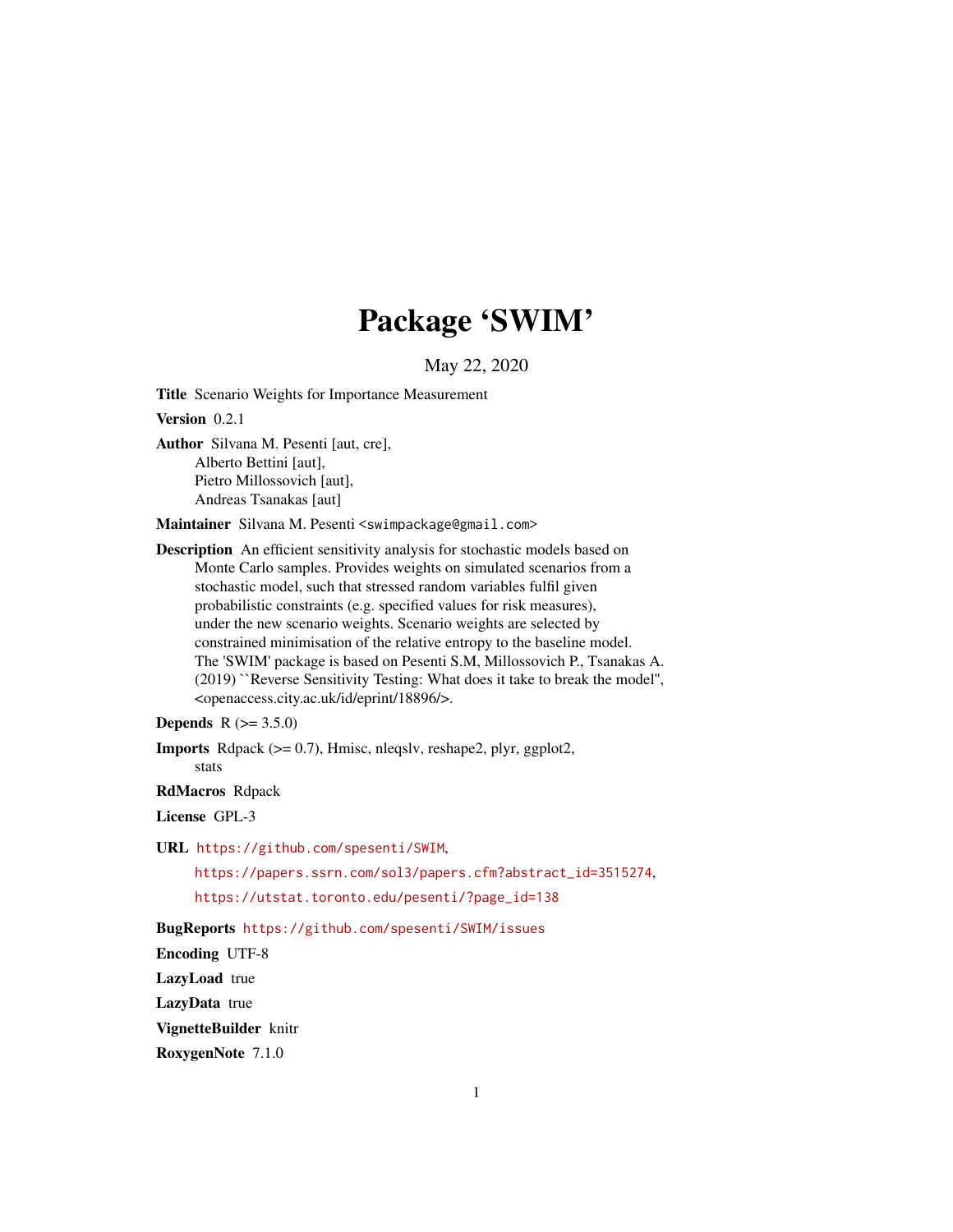<span id="page-1-0"></span>Suggests testthat, mvtnorm, spelling, Weighted.Desc.Stat, knitr, rmarkdown, bookdown, ggpubr Language en-US NeedsCompilation no Repository CRAN Date/Publication 2020-05-22 08:10:07 UTC

# R topics documented:

| Index | 36              |
|-------|-----------------|
|       |                 |
|       |                 |
|       |                 |
|       |                 |
|       |                 |
|       |                 |
|       |                 |
|       |                 |
|       |                 |
|       |                 |
|       |                 |
|       |                 |
|       |                 |
|       | -11             |
|       | $\overline{10}$ |
|       | -9              |
|       | $\overline{7}$  |
|       | 6               |
|       | $\overline{4}$  |
|       | 3               |
|       | $\overline{2}$  |

<span id="page-1-1"></span>

cdf *Empirical Distribution Function of a Stressed Model*

# Description

Provides the empirical distribution function of a stressed model component (random variable) under the scenario weights.

# Usage

 $cdf(object, xCol = 1, wCol = 1)$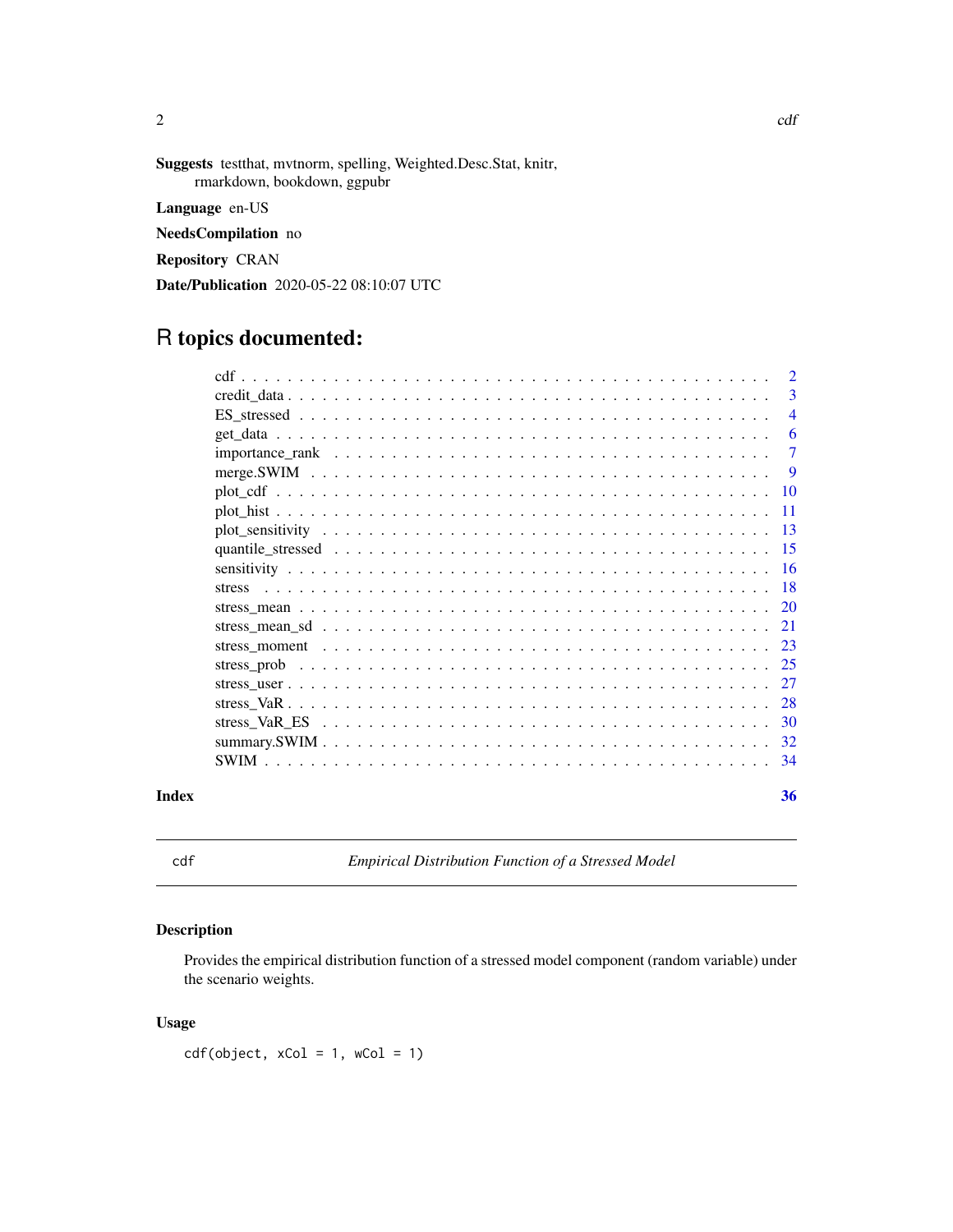# <span id="page-2-0"></span>credit\_data 3

#### Arguments

| object | A SWIM object.                                                                                      |
|--------|-----------------------------------------------------------------------------------------------------|
| xCol   | Numeric or character, (name of) the column of the underlying data of the object<br>$(detault = 1).$ |
| wCol   | Numeric, the column of the scenario weights of the object (default $= 1$ ).                         |

# Value

The empirical distribution function (a function) of the xCol component of the stressed model with weights wCol. The empirical distribution function can be evaluated at a vector.

#### Author(s)

Silvana M. Pesenti

## See Also

See [plot\\_cdf](#page-9-1) for plotting the empirical distribution function of the stressed model and [quantile\\_stressed](#page-14-1) for sample quantiles of a stressed model.

#### Examples

```
## example with a stress on VaR
set.seed(0)
x <- as.data.frame(cbind(
  "normal" = rnorm(1000),
  "gamma" = rgamma(1000, shape = 2)))res1 <- stress(type = "VaR", x = x,
  alpha = c(0.9, 0.95), q_ratio = 1.05)
grid \leq seq(min(x$normal), max(x$normal), length.out = 5)
## stressed empirical distribution function
cdf(res1, xCol = 1, wCol = 1)(grid)## baseline empirical distribution function
ecdf(x$normal)(grid)
```

| credit_data | Credit data set |  |
|-------------|-----------------|--|
|-------------|-----------------|--|

#### Description

A dataset containing total aggregate losses from three sub-portfolios, generated through a binomial credit model.

#### Usage

credit\_data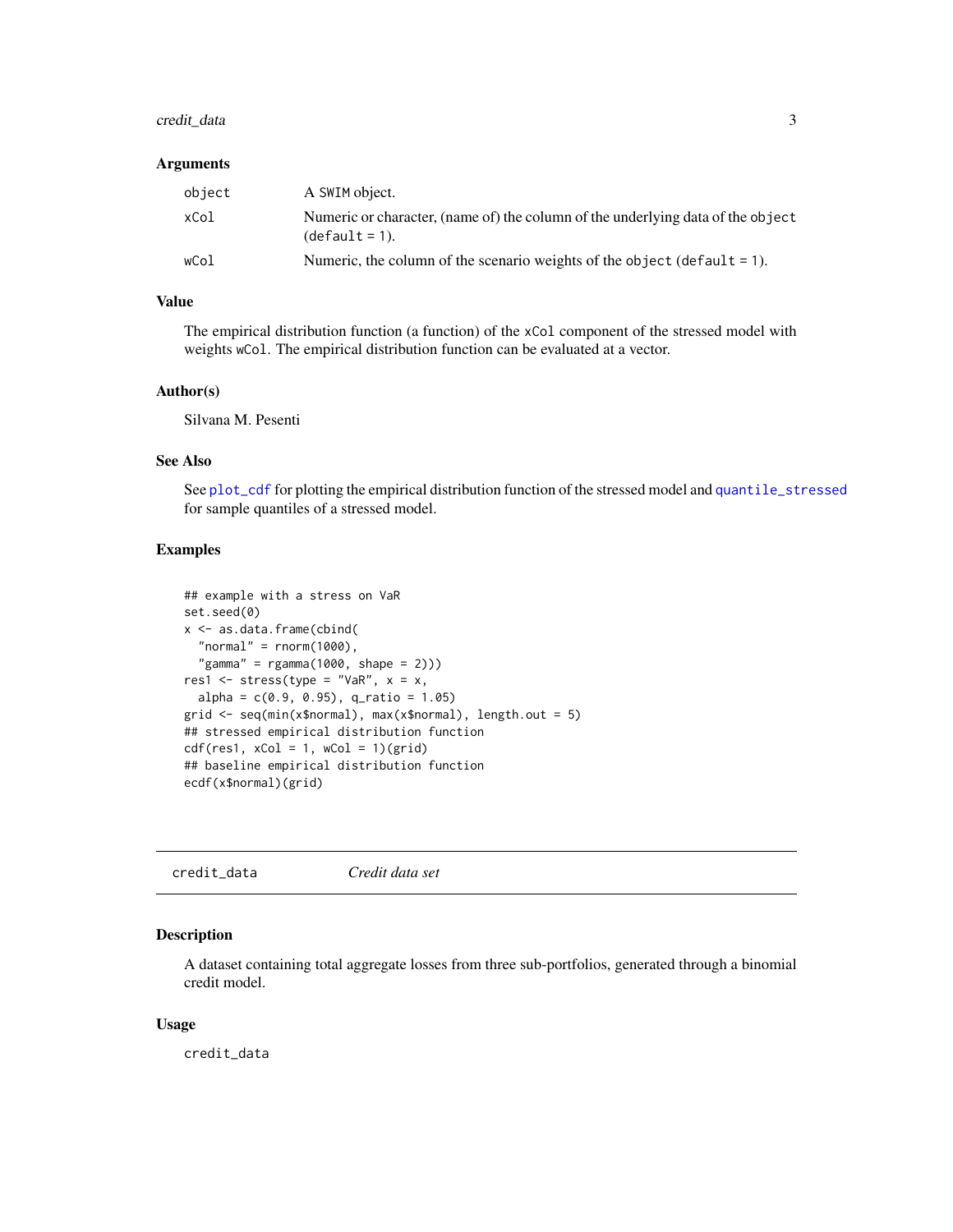# <span id="page-3-0"></span>Format

A data frame with 100,000 rows and 7 variables:

L total aggregate loss of a portfolio consisting of three homogeneous sub-portfolios L1, L2 and L3

- L1 aggregate loss of sub-portfolio 1
- L2 aggregate loss of sub-portfolio 2
- L3 aggregate loss of sub-portfolio 3
- H1 (conditional) default probability of sub-portfolio 1
- H2 (conditional) default probability of sub-portfolio 2
- H3 (conditional) default probability of sub-portfolio 3

#### Source

For a detailed case study of the credit data set using SWIM see

Pesenti Silvana M.and Bettini A, Millossovich P, Tsanakas A (2020). "Scenario Weights for Importance Measurement (SWIM) - An R package for sensitivity analysis." *Available at SSRN:* <https://ssrn.com/abstract=3515274>.

ES\_stressed *Value-at-Risk and Expected Shortfall of a Stressed Model*

#### **Description**

Provides the Value-at-Risk (VaR) and the Expected Shortfall (ES) for components (random variables) of a stochastic model.

#### Usage

ES\_stressed(object, alpha =  $0.95$ , xCol = "all", wCol = 1, base = FALSE)

 $VaR_s$ tressed(object, alpha = 0.95, xCol = "all", wCol = 1, base = FALSE)

# Arguments

| object | A SWIM object.                                                                                                   |
|--------|------------------------------------------------------------------------------------------------------------------|
| alpha  | Numeric vector, the levels of the stressed VaR and ES (default $= 0.95$ ).                                       |
| xCol   | Numeric or character vector, (names of) the columns of the underlying data of<br>the object (default $=$ "all"). |
| wCol   | Numeric, the column of the scenario weights of the object (default $= 1$ ).                                      |
| base   | Logical, if TRUE, statistics under the baseline are also returned (default = "FALSE").                           |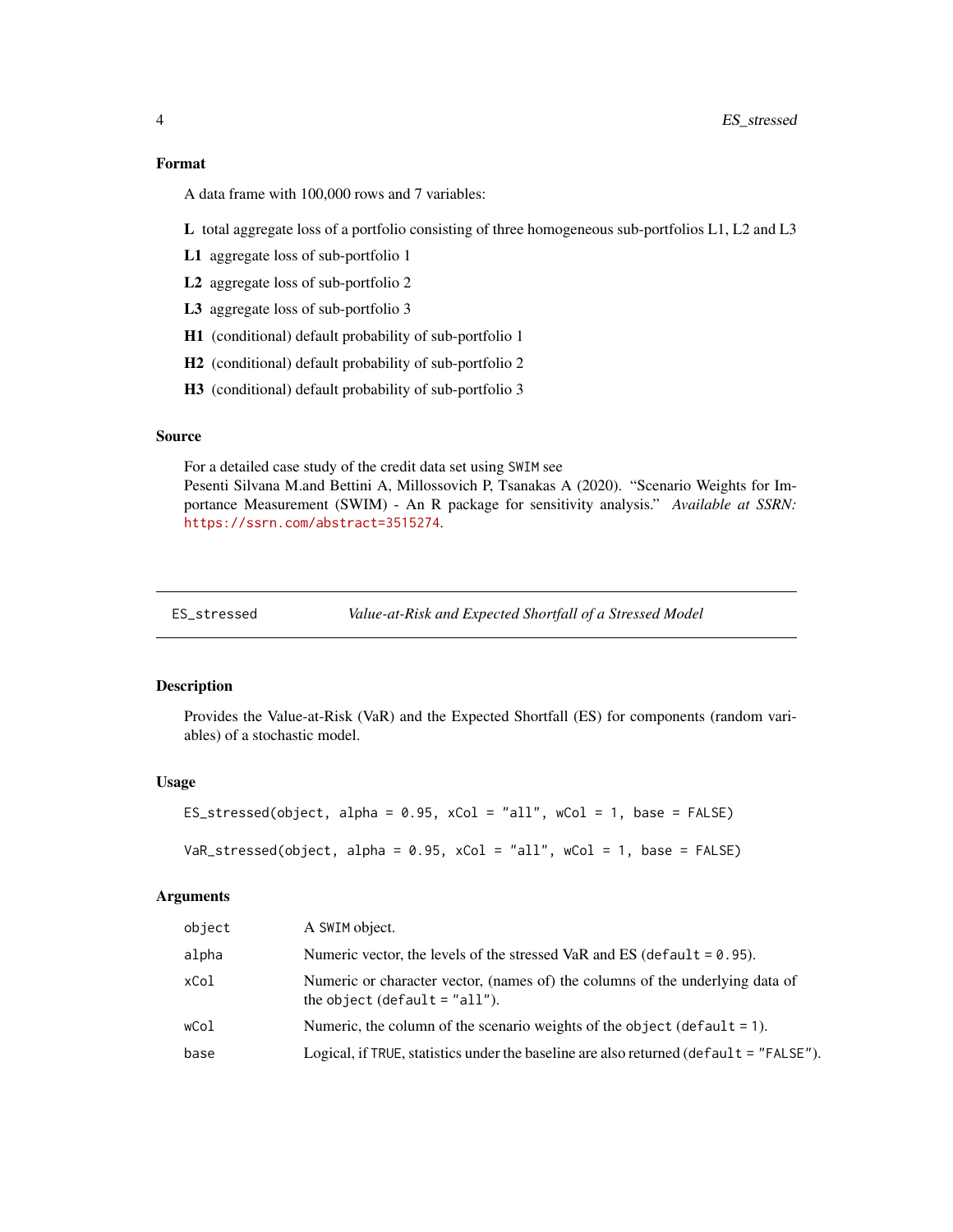ES\_stressed 5

#### Details

ES\_stressed: The ES of a stressed model is the ES of a chosen stressed model component, subject to the calculated scenario weights. The ES at level alpha of a stressed model component is given by:

$$
ES_{alpha} = 1/(1 - alpha) * \int_{alpha}^{1} VaR_u^W du,
$$

where VaR\_u^W is the VaR of the stressed model component, defined below.

VaR\_stressed: The VaR of a model is the VaR (quantile) of a chosen stressed model component, subject to the calculated scenario weights. The VaR at level alpha of a stressed model component with stressed distribution function F^W is defined as its left-quantile at alpha:

$$
VaR_{alpha}^{W} = F^{W, -1}(alpha).
$$

The function VaR\_stressed provides the empirical quantile, whereas the function quantile\_stressed calculates quantiles of model components with different interpolations.

#### Value

ES\_stressed: Returns a matrix with the empirical ES's at level alpha of model components specified in xCol, under the scenario weights wCol.

VaR\_stressed: Returns a matrix with the empirical VaR's at level alpha of model components specified in xCol, under the scenario weights wCol.

# Functions

- ES\_stressed: Expected Shortfall of a stressed model
- VaR\_stressed: Value-at-Risk of a stressed model.

# Author(s)

Silvana M. Pesenti

# See Also

See quantile\_stressed for quantiles other than the empirical quantiles and cdf for the empirical distribution function of a stressed model.

#### Examples

```
## example with a stress on VaR
set.seed(0)
x <- as.data.frame(cbind(
 "normal" = rnorm(1000),
  "gamma" = rgamma(1000, shape = 2)))res1 \le stress(type = "VaR", x = x,
 alpha = c(0.9, 0.95), q_ratio = 1.05)
## stressed ES
quantile_stressed(res1, probs = seq(0.9, 0.99, 0.01),
```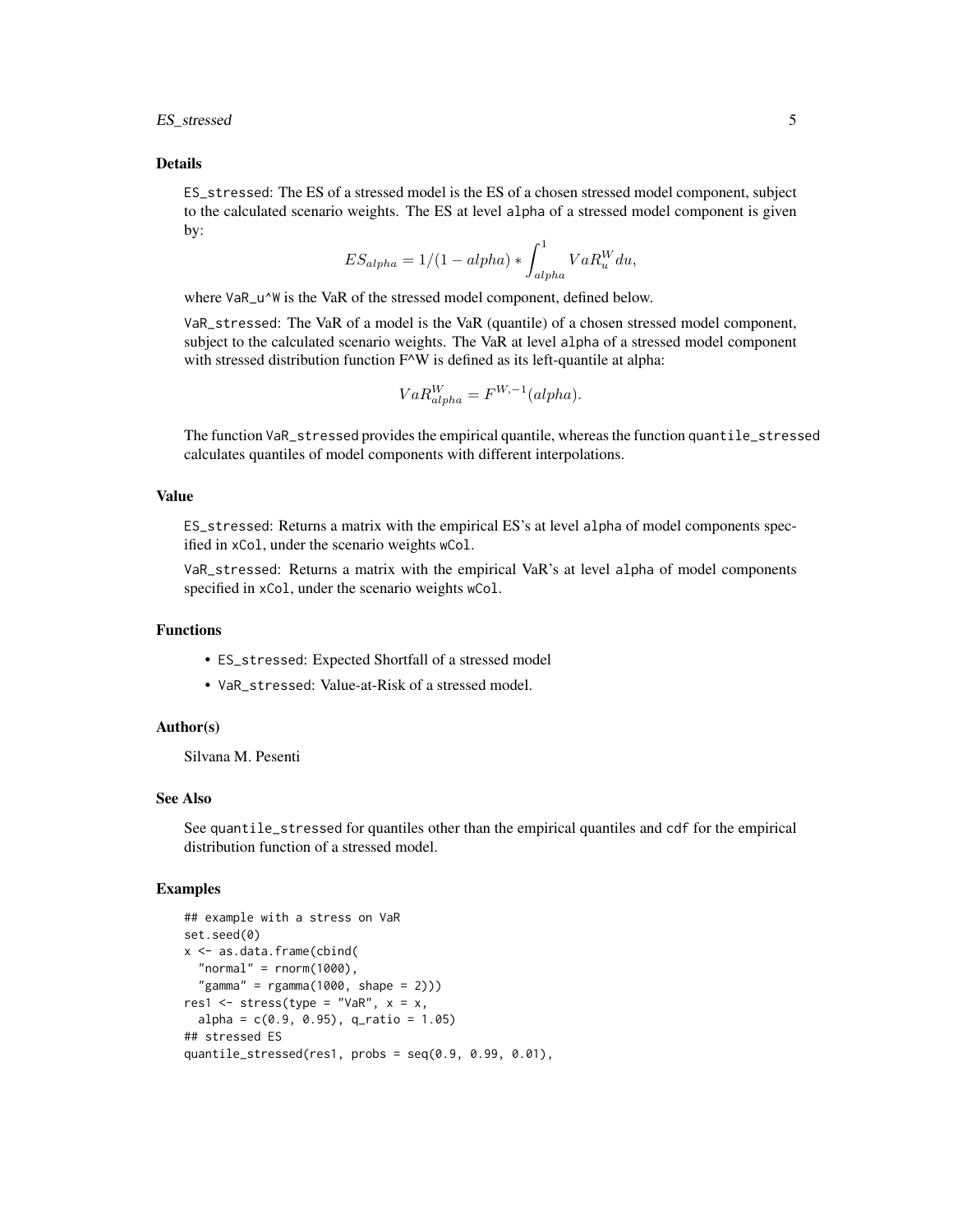```
xCol = 1, wCol = 2, type = "i/n")
quantile(x[, 1], probs = seq(0.9, 0.99, 0.01), type = 1)
VaR_stressed(res1, alpha = seq(0.9, 0.99, 0.01), xCol = 1,
                   wCol = 2, base = TRUE)
## the ES of both model components under stress one
ES\_stressed(res1, alpha = seq(0.9, 0.99, 0.01), xCol = "all",wCol = 1## the ES of both model components under stress two
ES\_stressed(res1, alpha = seq(0.9, 0.99, 0.01), xCol = "all",wCol = 2)
```
<span id="page-5-2"></span>

get\_data *Extracting from a Stressed Model*

#### <span id="page-5-1"></span>Description

Extracting the data (realisations of the stochastic model), the scenario weights, the functions generating the scenario weights, or the specifications of the stress from an object of class SWIM.

#### Usage

get\_data(object, xCol = "all") get\_weights(object) get\_weightsfun(object) get\_specs(object)

#### Arguments

| object | A SWIM object.                                                                |
|--------|-------------------------------------------------------------------------------|
| xCol   | Numeric or character vector, (names of) the columns of the underlying data of |
|        | the object (default $=$ "all").                                               |

# Value

get\_data: A data.frame containing the realisations of the stochastic model on which the object is based.

get\_weights: A data.frame containing the scenario weights of the object. Columns corresponds to different stresses.

get\_weightsfun: A list containing functions, which, when applied to a column of the data, generate the scenario weights of the object. The corresponding stressed columns can be obtained via get\_specs.

Use [get\\_weights](#page-5-1) if the SWIM object only contains scenario weights and not a list of functions.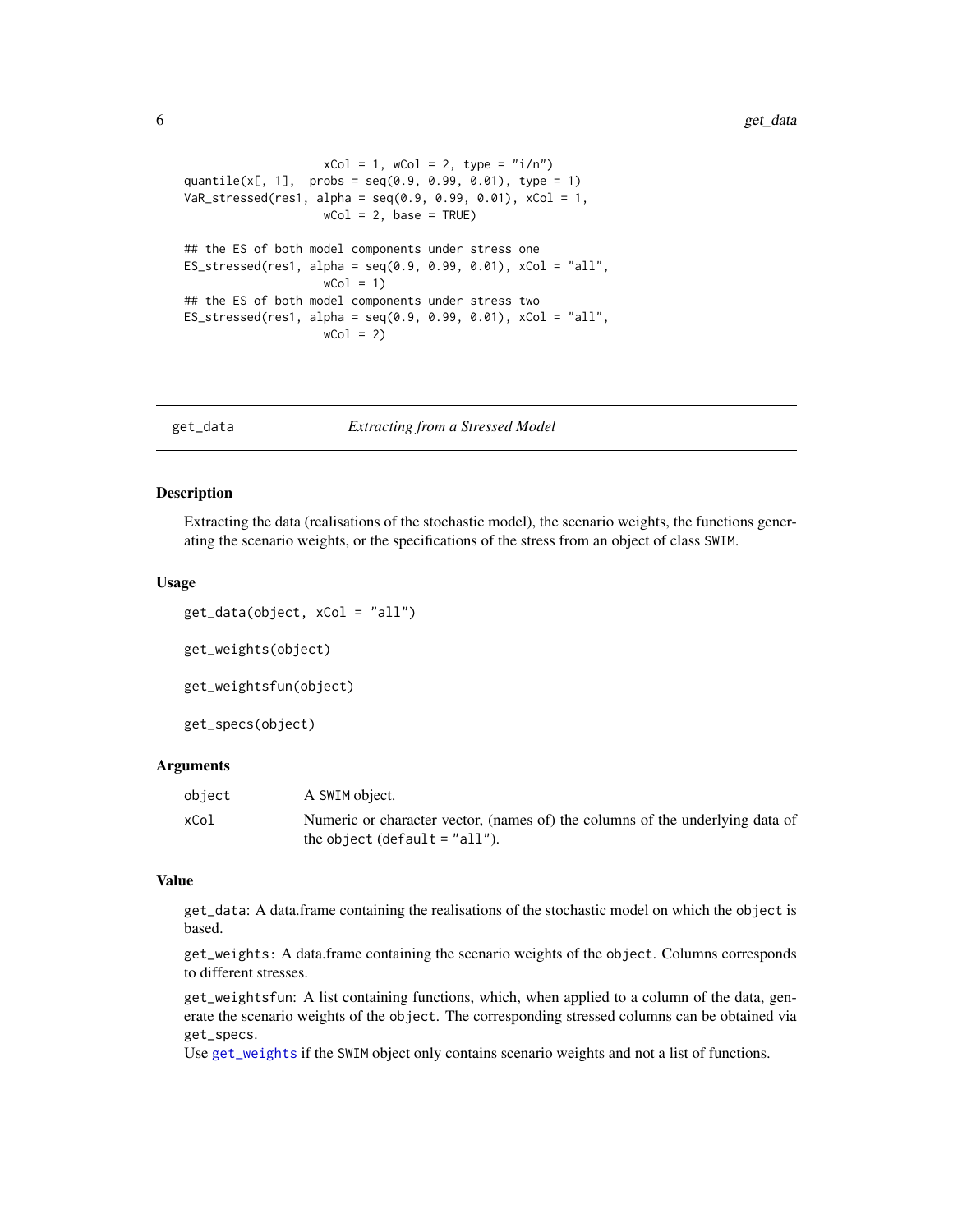# <span id="page-6-0"></span>importance\_rank 7

get\_specs: A data.frame containing specifications of the stresses with each row corresponding to a different stress. Only a selection of the specifications is returned; however, all input variables are stored in the object. See also [SWIM](#page-33-1).

# Functions

- get\_data: extracting data.
- get\_weights: extracting scenario weights.
- get\_weightsfun: extracting weight functions.
- get\_specs: extracting information of the stress.

# Author(s)

Silvana M. Pesenti

# See Also

[SWIM](#page-33-1)

#### Examples

```
## continuing example in stress_VaR
set.seed(0)
x <- as.data.frame(cbind(
  "normal" = rnorm(1000),
  "gamma" = rgamma(1000, shape = 2)))res1 <- stress(type = "VaR", x = x,
  alpha = 0.9, q_{ratio} = 1.05)## returning the underlying data
all(get_data(res1) == x)## the scenario weights
get_weights(res1)
get_weightsfun(res1)
```
<span id="page-6-1"></span>importance\_rank *Importance Ranking for a Stressed Model*

# Description

get\_specs(res1)

Provides the importance ranks of the components (random variables) of a stressed model for different sensitivity measures.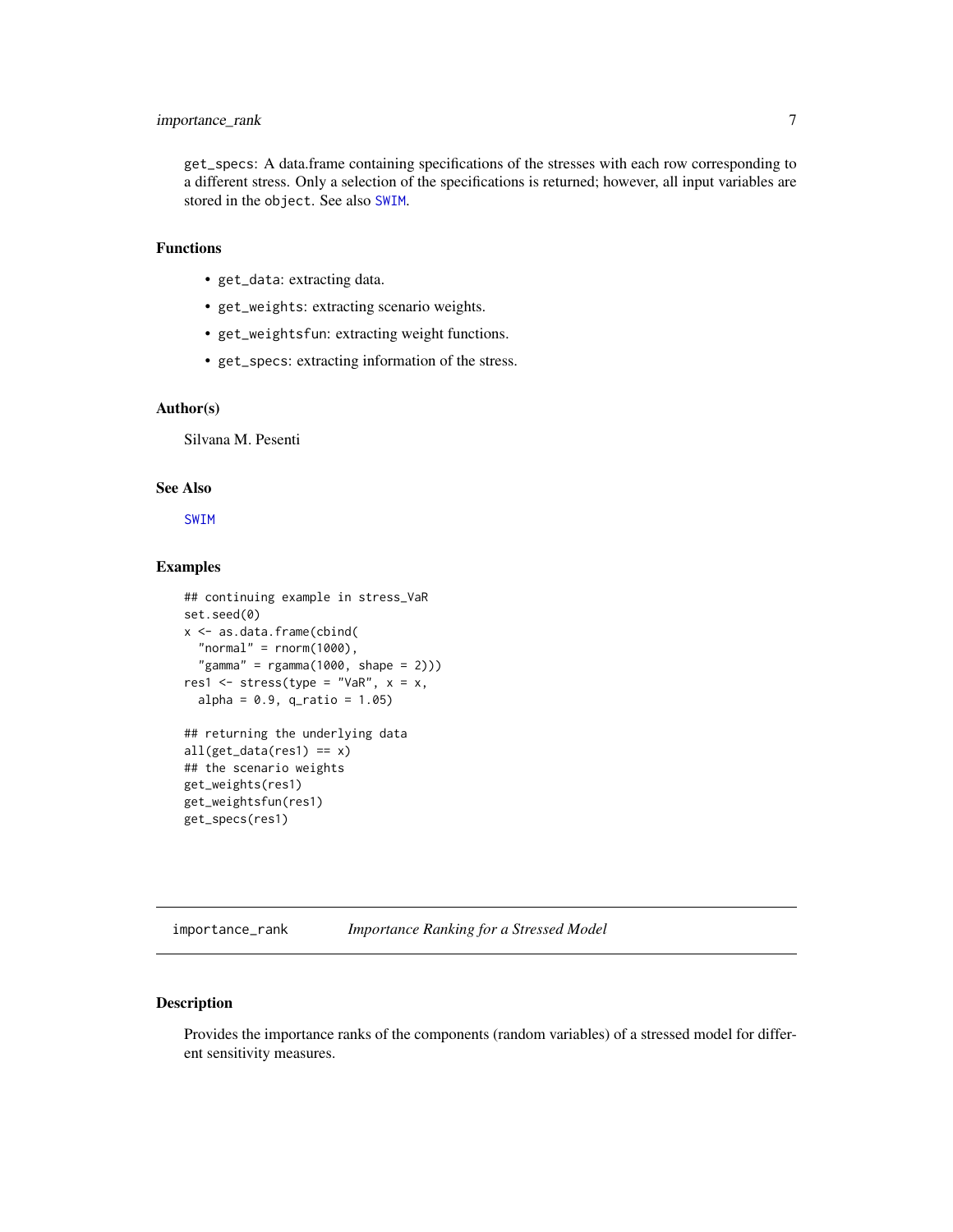#### Usage

```
importance_rank(
 object,
 xCol = "all",wCol = "all",type = c("Gamma", "Wasserstein", "all"),
 f = NULL,k = NULL)
```
# Arguments

| object       | A SWIM object.                                                                                                                                                                                   |
|--------------|--------------------------------------------------------------------------------------------------------------------------------------------------------------------------------------------------|
| xCol         | Numeric or character vector, (names of) the columns of the underlying data of<br>the object (default = "all"). If $xCol = NULL$ , only the transformed data $f(x)$<br>is considered.             |
| wCol         | Vector, the columns of the scenario weights of the object corresponding to<br>different stresses (default $=$ "all").                                                                            |
| type         | Character, one of "Gamma", "Wasserstein", "all".                                                                                                                                                 |
| $\mathbf{f}$ | A function, or list of functions, that, applied to x, constitute the transformation<br>of the data for which the sensitivity is calculated.                                                      |
| k            | A vector or list of vectors, same length as f, indicating which columns of x each<br>function in f operates on.<br>When $f$ is a list, $k[[i]]$ corresponds to the input variables of $f[[i]]$ . |

# Details

For the definition of the sensitivity measures (type), see [sensitivity](#page-15-1).

# Value

A data.frame containing the importance ranks of the stressed model for different sensitivity measures. Small values correspond to large sensitivities. Different rows correspond to different random variables. The first two rows specify the stress and type of the sensitivity measure on which the ranking is calculated.

# See Also

See [sensitivity](#page-15-1) for the values of the sensitivity measures, [plot\\_sensitivity](#page-12-1) for plotting sensitivity measures and [summary](#page-0-0) for a summary statistic of a stressed model.

# Examples

```
## example with a stress on VaR
set.seed(0)
x <- as.data.frame(cbind(
  "log-normal" = rlnorm(1000),
  "gamma" = rgamma(1000, shape = 2))
```
<span id="page-7-0"></span>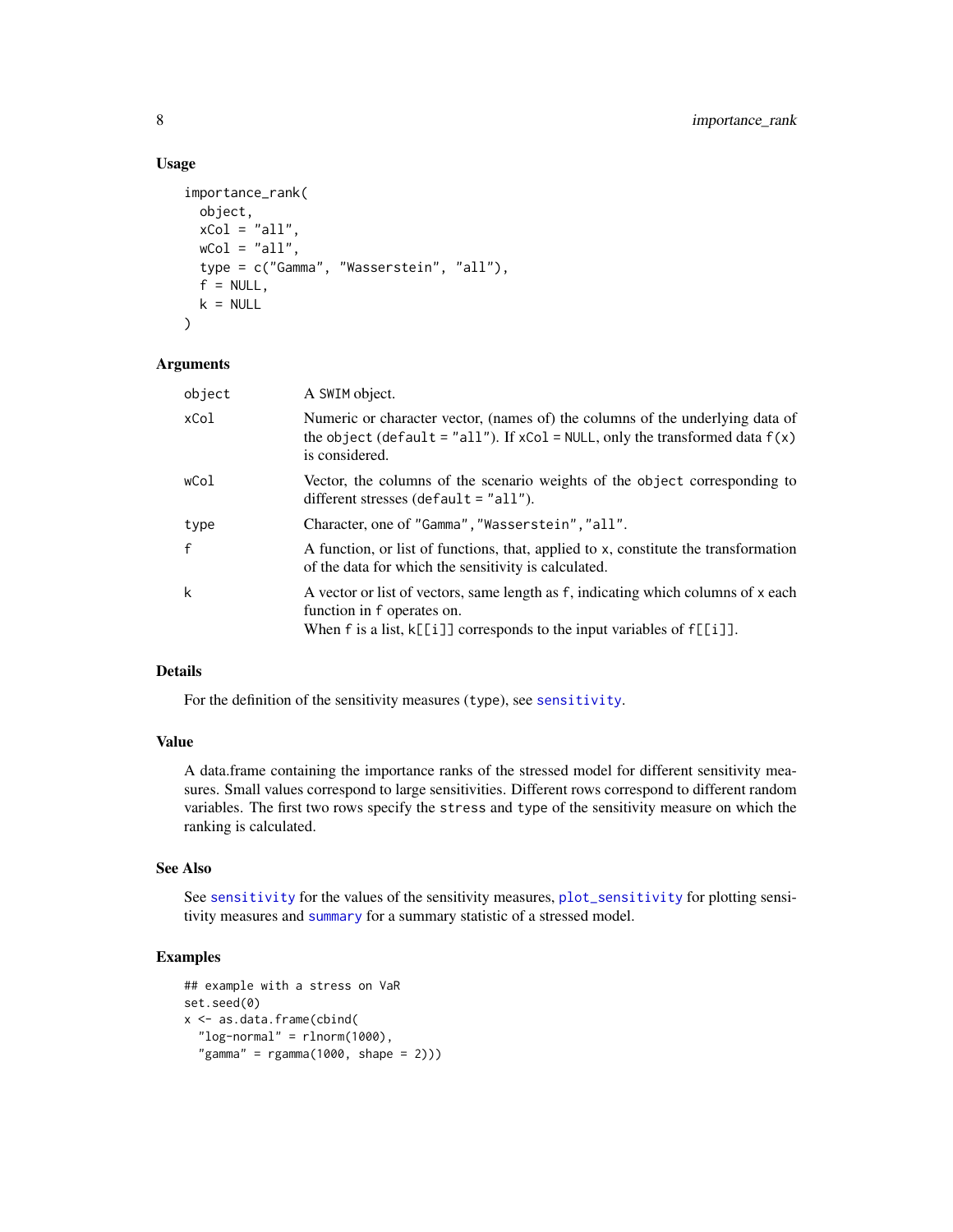# <span id="page-8-0"></span>merge.SWIM 9

```
res1 \le stress(type = "VaR", x = x,
 alpha = c(0.9, 0.95), q_ratio = 1.05)
importance\_rank(res1, wCol = 1:2, type = "Gamma")## sensitivity of log-transformed data
importance_rank(res1, wCol = 1, type = "all",
 f = list(function(x)log(x), function(x)log(x)), k = list(1, 2))
```
#### merge.SWIM *Merging Two Stressed Models*

# Description

This function is a method for an object of class SWIM.

#### Usage

## S3 method for class 'SWIM' merge $(x, y, \ldots)$ 

#### Arguments

| x, y | Objects of class SWIM.                |
|------|---------------------------------------|
| .    | Additional arguments will be ignored. |

# Details

Merges two objects of class SWIM, that are based on the same data.

#### Value

An object of class SWIM containing:

- x, a data.frame containing the data;
- new\_weights, a list, each component corresponds to a different stress and is either a vector of scenario weights or a function, that applied to a column of x, generates the vectors of scenario weights;
- type, a list, each component corresponds to a different stress and specifies the type of the stress;
- specs, a list, each component corresponds to a different stress and contains a list with the specifications of what has been stressed.

See [SWIM](#page-33-1) for details.

#### Author(s)

Silvana M. Pesenti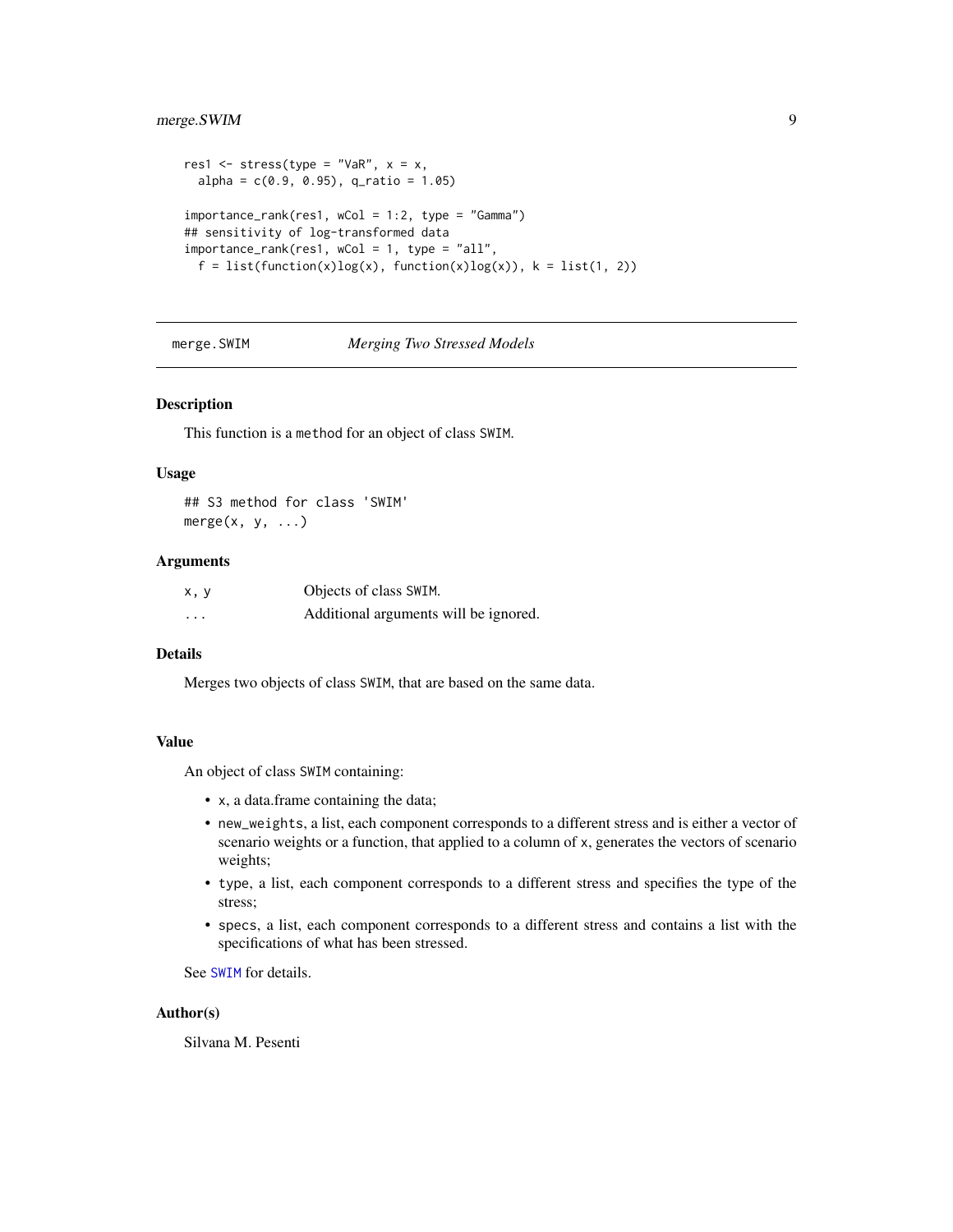<span id="page-9-1"></span><span id="page-9-0"></span>

#### Description

Plots the empirical distribution function of a stressed model component (random variable) under the scenario weights.

#### Usage

```
plot_cdf(
  object,
  xCol = 1,
 wCol = "all",base = FALSE,
  n = 500,x_limits,
 y_limits,
 display = TRUE
)
```
# Arguments

| object      | A SWIM object.                                                                                                                          |
|-------------|-----------------------------------------------------------------------------------------------------------------------------------------|
| xCol        | Numeric or character, (name of) the column of the underlying data of the object<br>$(detault = 1).$                                     |
| wCol        | Vector, the columns of the scenario weights of the object corresponding to<br>different stresses (default $=$ "all").                   |
| base        | Logical, if TRUE, statistics under the baseline are also returned ( $\text{default} = "FALSE"$ ).                                       |
| n           | Integer, the number of points used to plot stat_ecdf in ggplot (default =<br>500).                                                      |
| $x$ _limits | Vector, the limits of the x-axis of the plot, the value for x l im in the coord_cartesian<br>function in ggplot.                        |
| y_limits    | Vector, the limits of the y-axis of the plot, the value for y limin the coord_cartesian<br>function in ggplot.                          |
| displ       | Logical, if TRUE the plot is displayed, otherwise the data.frame for customised<br>plotting with ggplot is returned (default $=$ TRUE). |

# Value

If displ = TRUE, a plot displaying the empirical distribution function of the stochastic model under the scenario weights.

If displ = FALSE, a data.frame for customised plotting with ggplot. The data.frame contains the columns: the column, xCol, of the data of the stressed model, stress (the stresses) and value (the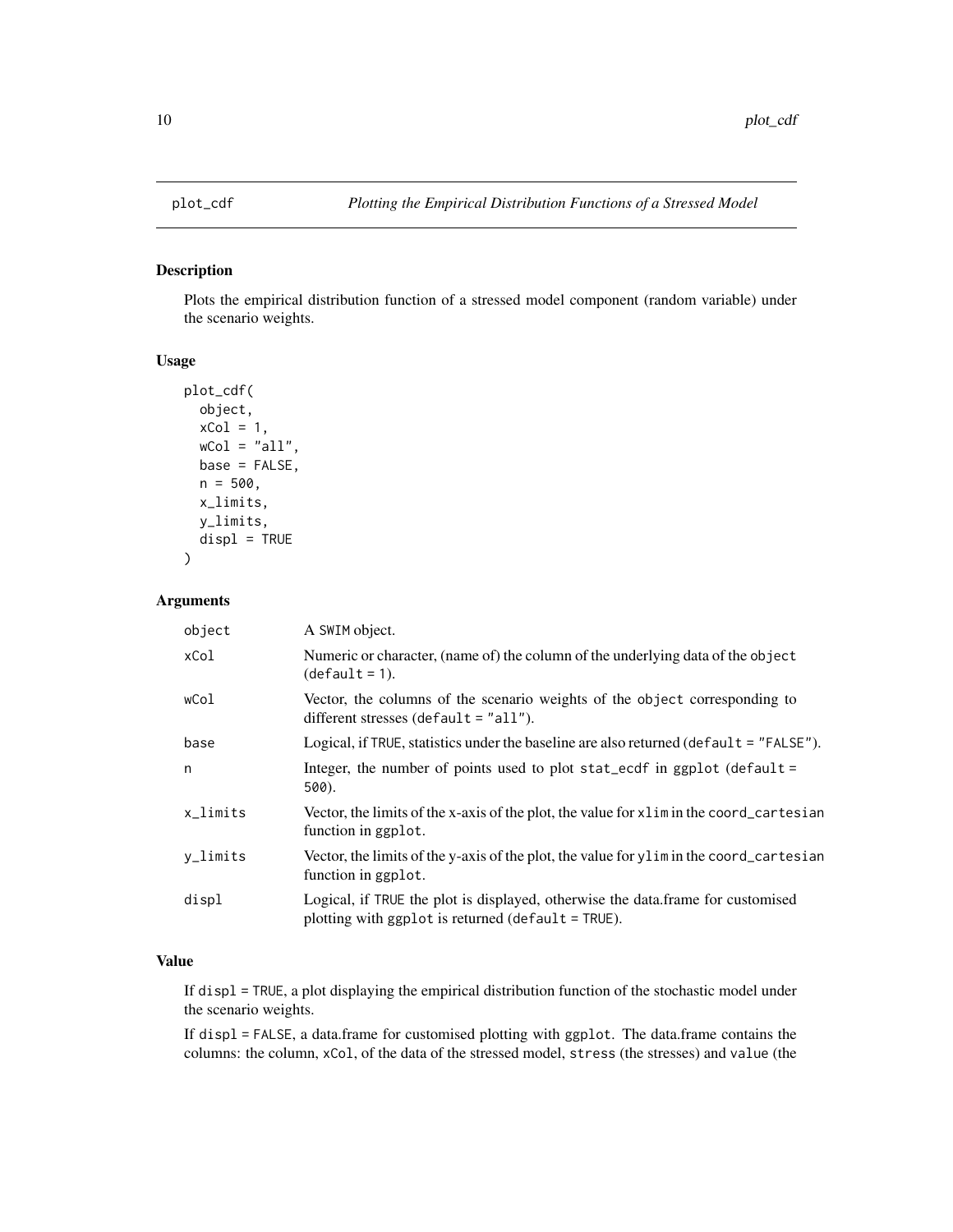<span id="page-10-0"></span>values).

Denote by res the return of the function call, then ggplot can be called via:

 $ggplot(res, aes(x = res[, 1], w = value))$ 

 $+stat_{ecdf}(aes(color = factor(stress)), n = n).$ 

Note that the ggplot2 default of stat\_ecdf does not take weight as an aesthetic. We use the workaround by Nicolas Woloszko, see Note below.

#### Note

This function is based on the ggplot stat\_ecdf function. However, the stat\_ecdf does not allow for specifying weights, thus the function is based on the workaround by Nicolas Woloszko, see [https://github.com/NicolasWoloszko/stat\\_ecdf\\_weighted](https://github.com/NicolasWoloszko/stat_ecdf_weighted).

### See Also

See [cdf](#page-1-1) for the empirical distribution function of a stressed model and [quantile\\_stressed](#page-14-1) for sample quantiles of a stressed model.

# Examples

```
## example with a stress on VaR
set.seed(0)
x <- as.data.frame(cbind(
  "normal" = rnorm(10 \land 5),
  "gamma" = rgamma(10 \land 5, shape = 2)))res1 \le stress(type = "VaR", x = x,
 alpha = c(0.75, 0.95), q_ratio = 1.15)
plot_cdf(res1, xCol = 1, wCol = 1:2, base = TRUE)plot_cdf(res1, xCol = 1, wCol = 1:2, base = TRUE,x_{\text{limits}} = c(0, 5), y_{\text{limits}} = c(0.5, 1)
```
plot\_hist *Plotting Histograms of a Stressed Model*

#### **Description**

Plots the histogram of a stressed model component (random variable) under the scenario weights.

#### Usage

```
plot_hist(
 object,
  xCol = 1,
 wCol = "all",base = FALSE,
```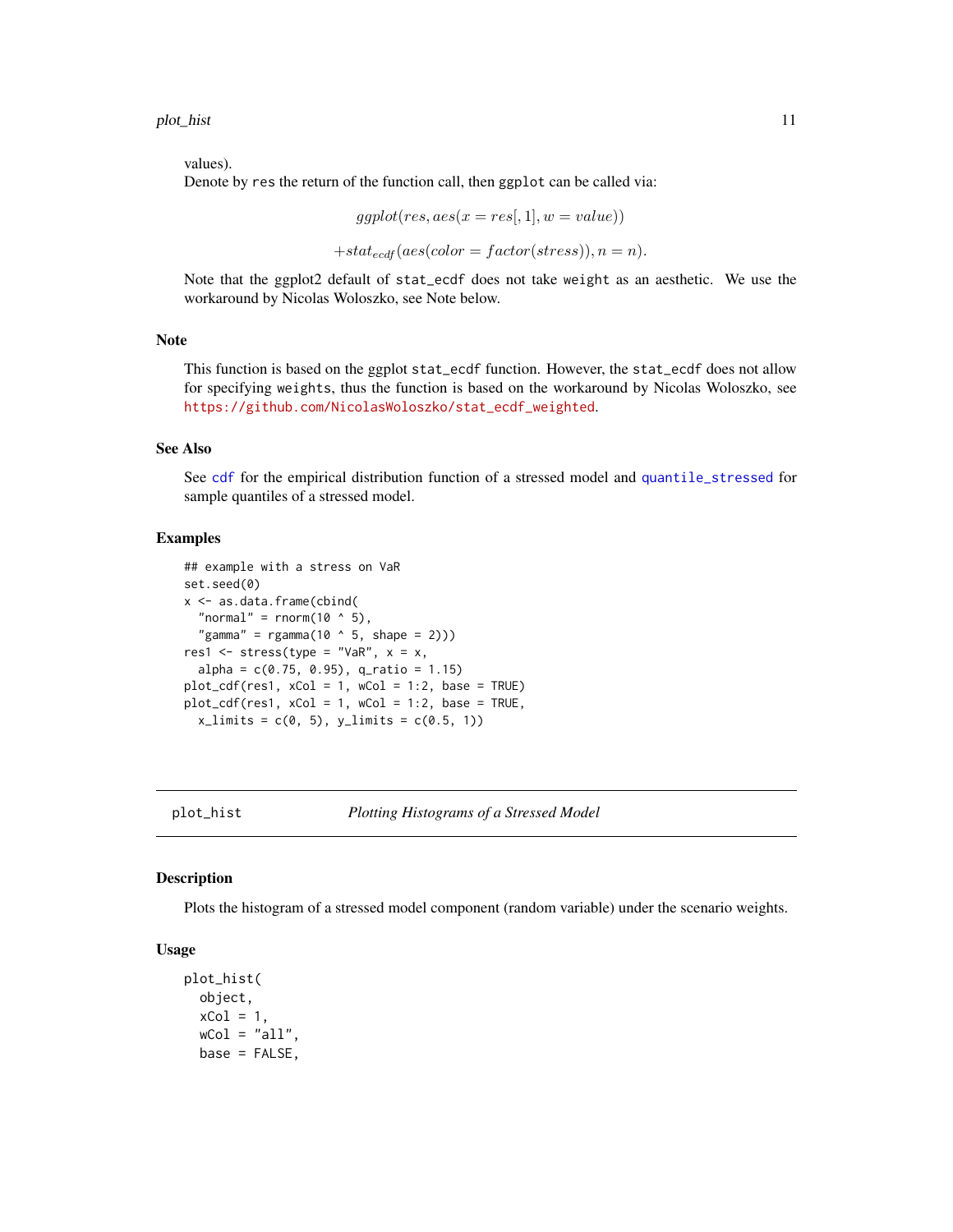```
x_limits,
  displ = TRUE,
 binwidth,
  displLines = FALSE
)
```
#### Arguments

| object      | A SWIM object.                                                                                                                                       |
|-------------|------------------------------------------------------------------------------------------------------------------------------------------------------|
| xCol        | Numeric or character, (name of) the column of the underlying data of the object<br>$(detault = 1).$                                                  |
| wCol        | Vector, the columns of the scenario weights of the object corresponding to<br>different stresses (default $=$ "all").                                |
| base        | Logical, if TRUE, statistics under the baseline are also returned ( $default = "FALEE")$ .                                                           |
| $x$ _limits | Vector, the limits of the x-axis of the plot, the value for x l im in the coord_cartesian<br>function in ggplot.                                     |
| displ       | Logical, if TRUE the plot is displayed, otherwise the data.frame for customised<br>plotting with ggplot is returned ( $default = TRUE$ ).            |
| binwidth    | Numeric, the width of the bins used to plot the histogram, the binwidth in the<br>geom_freqpoly function in ggplot (default corresponds to 30 bins). |
| displLines  | Logical, if TRUE lines are displayed instead of bins ( $default = FALSE$ ).                                                                          |

# Value

If displ = TRUE, a histogram of the stochastic model under the scenario weights.

If displ = FALSE, a data.frame for customised plotting with ggplot. The data.frame contains the columns: the column, xCol, of the data of the stressed model, stress (the stresses) and value (the values).

Denote by res the return of the function call, then ggplot can be called via:

```
ggplot(res, aes(x = res[, 1], y = .. density.., weight = value))+geom_{frequency}(binwidth, aes(color = factor(stress))).
```
# See Also

See [cdf](#page-1-1) and [plot\\_cdf](#page-9-1) for values and plotting of the empirical distribution function of a stressed model, respectively, and [quantile\\_stressed](#page-14-1) for sample quantiles of a stressed model.

# Examples

```
## example with a stress on VaR
set.seed(0)
x \le - data.frame("gamma" = rgamma(10^5, shape = 2))
res1 <- stress(type = "VaR", x = x,
 alpha = c(0.75, 0.95), q_ratio = 1.1)
plot\_hist(res1, xCol = "gamma", wCol = 1:2, base = TRUE, binwidth = 0.4)plot_hist(res1, xCol = "gamma", wCol = 1:2, base = TRUE, binwidth = 0.4, displLines = TRUE)
```
<span id="page-11-0"></span>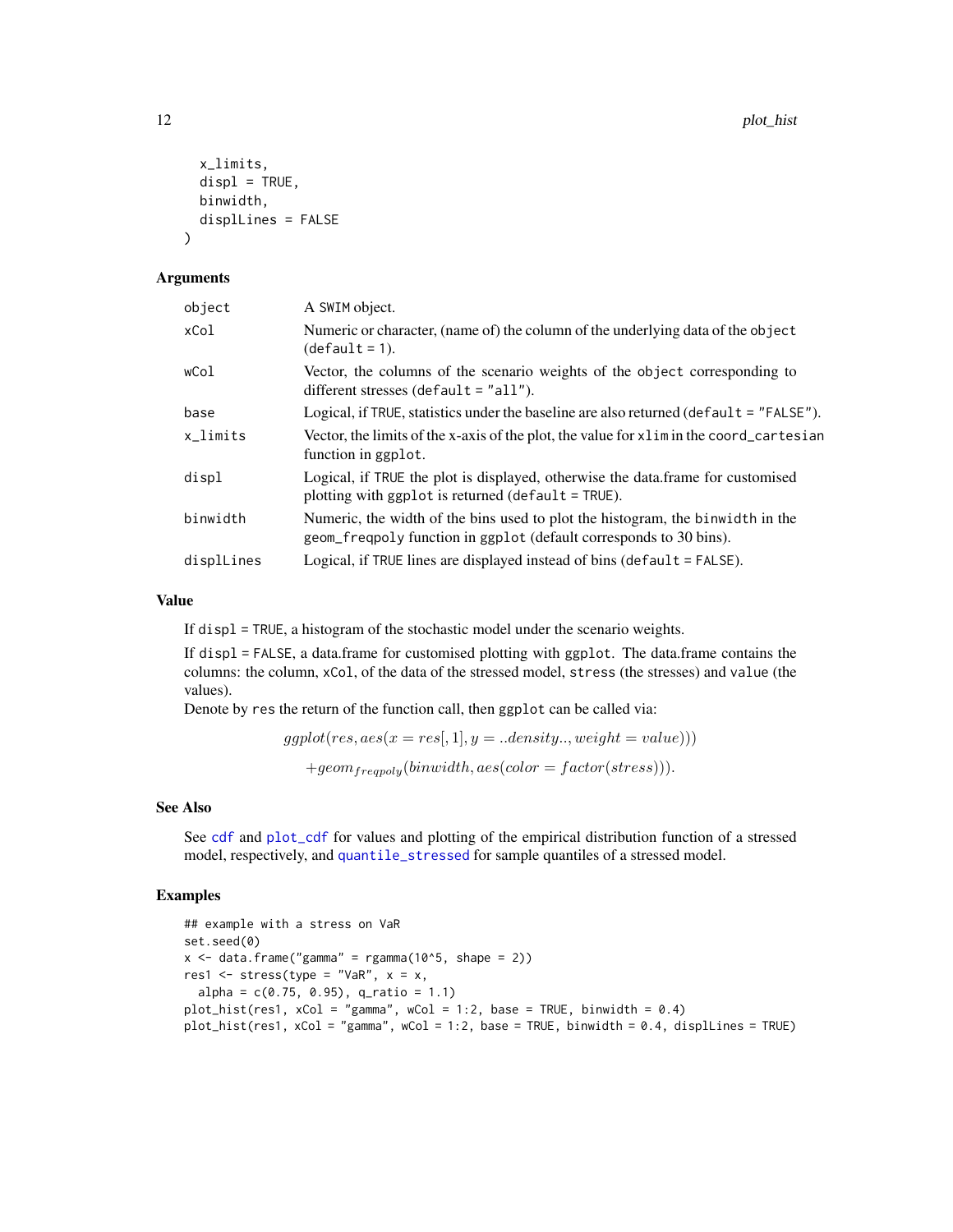<span id="page-12-1"></span><span id="page-12-0"></span>plot\_sensitivity *Plotting Sensitivities of a Stressed Model*

# Description

Plots the sensitivity measures for components (random variables) of a stochastic model under the scenario weights.

# Usage

```
plot_sensitivity(
 object,
 xCol = "all",wCol = "all",type = c("Gamma", "Kolmogorov", "Wasserstein"),
  f = NULL,k = NULL,display = TRUE
)
```
# Arguments

| object       | A SWIM object.                                                                                                                                                                                   |
|--------------|--------------------------------------------------------------------------------------------------------------------------------------------------------------------------------------------------|
| xCol         | Numeric or character vector, (names of) the columns of the underlying data of<br>the object (default = "all"). If $xCol = NULL$ , only the transformed data $f(x)$<br>is considered.             |
| wCol         | Vector, the columns of the scenario weights of the object corresponding to<br>different stresses (default $=$ "all").                                                                            |
| type         | Character, one of "Gamma", "Kolmogorov", "Wasserstein", "all".                                                                                                                                   |
| $\mathbf{f}$ | A function, or list of functions, that, applied to x, constitute the transformation<br>of the data for which the sensitivity is calculated.                                                      |
| k            | A vector or list of vectors, same length as f, indicating which columns of x each<br>function in f operates on.<br>When $f$ is a list, $k[[i]]$ corresponds to the input variables of $f[[i]]$ . |
| displ        | Logical, if TRUE the plot is displayed, otherwise the data.frame for customised<br>plotting with ggplot is returned (default = TRUE).                                                            |

# Details

For the definition of the sensitivity measures (type), see [sensitivity](#page-15-1).

Note that the Kolmogorov distance is the same for all inputs under the same stress. Thus, it should only be used to compare different stresses, not individual components.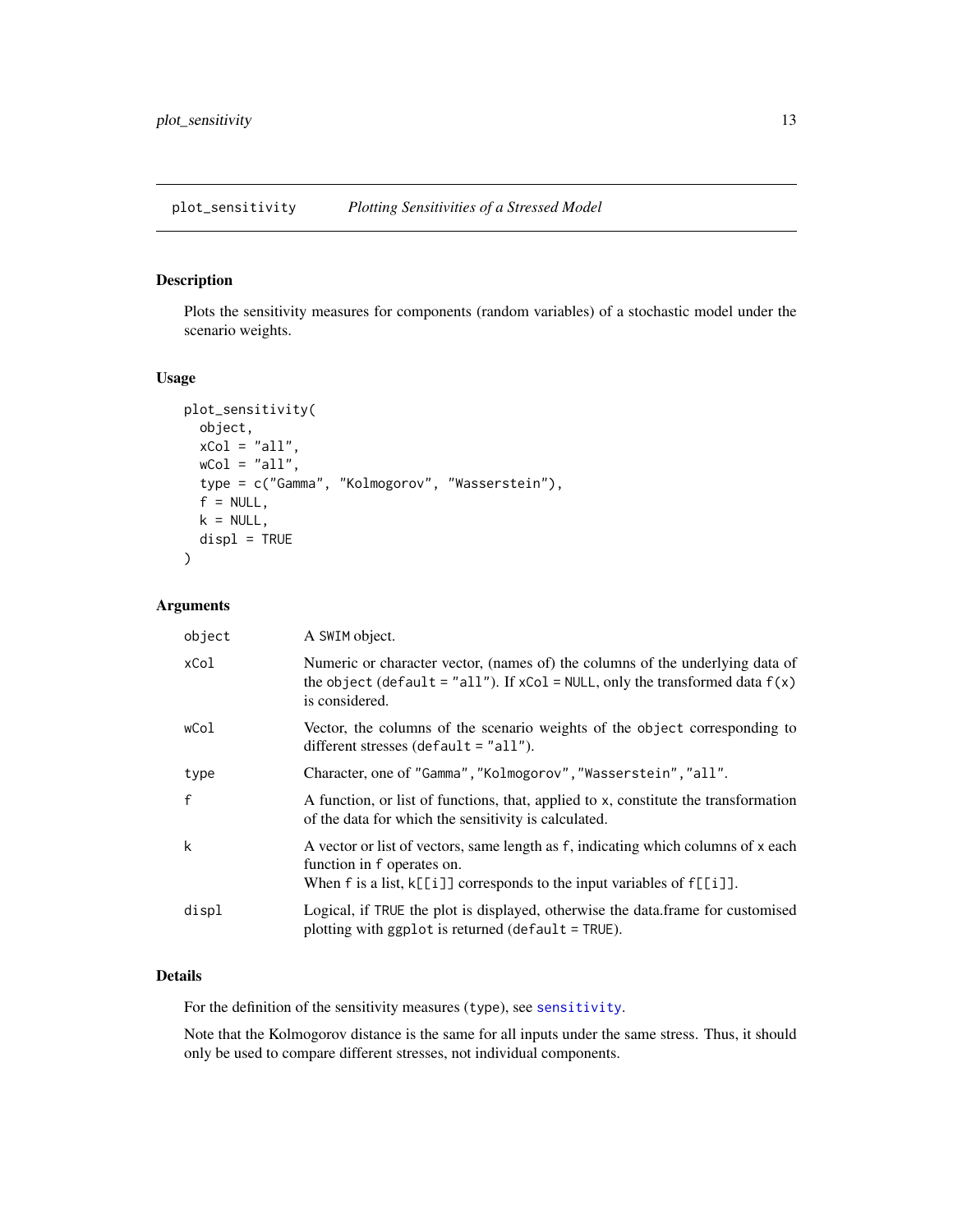<span id="page-13-0"></span>If displ = TRUE, a plot displaying the sensitivity measures of the stochastic model under the scenario weights.

If displ = FALSE, a data.frame for customised plotting with ggplot. The data.frame contains the columns: stress (the stresses), type (the types of sensitivity), X\_all (the random variables), value (the values of the sensitivities).

Denote by result the return of the function call, then ggplot can be called via:

 $ggplot(result, aes(x = X_{all}, y = value))$ 

 $+geom_{point}(aes(color = factor(stress), shape = type)).$ 

# See Also

See [sensitivity](#page-15-1) for the values of the sensitivity measures of a stressed model and [importance\\_rank](#page-6-1) for ranking of random variables according to their sensitivities.

#### Examples

```
## Consider the portfolio Y = X1 + X2 + X3 + X4 + X5,
## where (X1, X2, X3, X4, X5) are correlated normally
## distributed with equal mean and different standard deviations,
## see the README for further details.
```

```
set.seed(0)
SD \leq -c(70, 45, 50, 60, 75)Corr <- matrix(rep(0.5, 5 \land 2), nrow = 5) + diag(rep(1 - 0.5, 5))
if (!requireNamespace("mvtnorm", quietly = TRUE))
  stop("Package \"mvtnorm\" needed for this function
   to work. Please install it.")
x <- mvtnorm::rmvnorm(10 \land 5,
  mean = rep(100, 5),
  signa = (SD % * % t(SD)) * Corr)data <- data.frame(rowSums(x), x)
names(data) <- c("Y", "X1", "X2", "X3", "X4", "X5")
rev.stress <- stress(type = "VaR", x = data,
  alpha = c(0.75, 0.9), q_ratio = 1.1, k = 1)
sensitivity(rev.stress, type = "all")
plot_sensitivity(rev.stress, xCol = 2:6, type = "Gamma")
```
plot\_sensitivity(rev.stress, xCol = 6, wCol = 1, type = "all")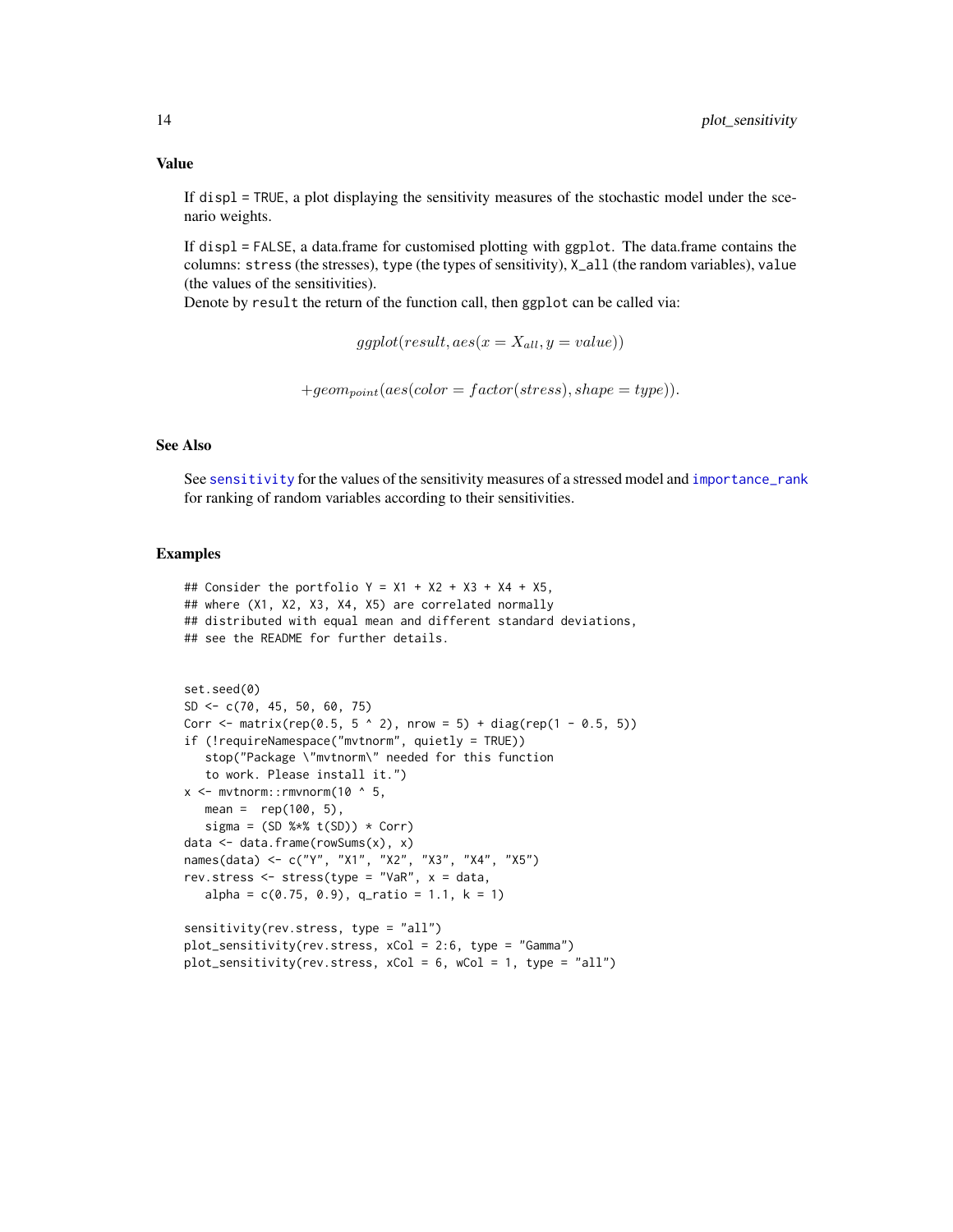<span id="page-14-1"></span><span id="page-14-0"></span>quantile\_stressed *Sample Quantiles of a Stressed Model*

# Description

Provides sample quantiles for components (random variables) of a stochastic model, corresponding to distribution functions under the scenario weights.

#### Usage

```
quantile_stressed(
 object,
 probs = seq(0, 1, 0.25),
  xCol = "all",wCol = 1,
  type = c("quantile", "(i-1)/(n-1)", "i/(n+1)", "i/n")
)
```
#### Arguments

| object | A SWIM object.                                                                                                                |
|--------|-------------------------------------------------------------------------------------------------------------------------------|
| probs  | Vector of probabilities with values in $[0,1]$ (default = $(0,0.25,0.5,0.75,1)$ ).                                            |
| xCol   | Numeric or character vector, (names of) the columns of the underlying data of<br>the object (default $=$ "all").              |
| wCol   | Numeric, the column of the scenario weights of the object (default $= 1$ ).                                                   |
| type   | Character, one of "quantile", " $(i-1)/(n-1)$ ", " $i/(n+1)$ ", " $i/n$ ", with default<br>$=$ "quantile". See details below. |

#### Details

type defines the choice of algorithm used for calculating the estimate of the sample quantiles. "[quantile](#page-0-0)" corresponds to the default interpolation used in quantile. Further options are " $(i-1)/((n-1)$ ", "i/ $(n+1)$ ", "i/ the inverse of the empirical distribution function, using, respectively,  $(wt -1)/T, wt/(T+1), wt/T$ , where wt is the cumulative weight and  $T$  the total weight (usually total sample size). See [wtd.quantile](#page-0-0) for further details on type, on which quantile\_stressed is based.

#### Value

Returns a matrix with estimates of the distribution quantiles at the probabilities, probs, under the scenario weights wCol.

#### See Also

See [wtd.quantile](#page-0-0) on which the function quantile\_stressed is based. See cdf for the empirical distribution function of a stressed model.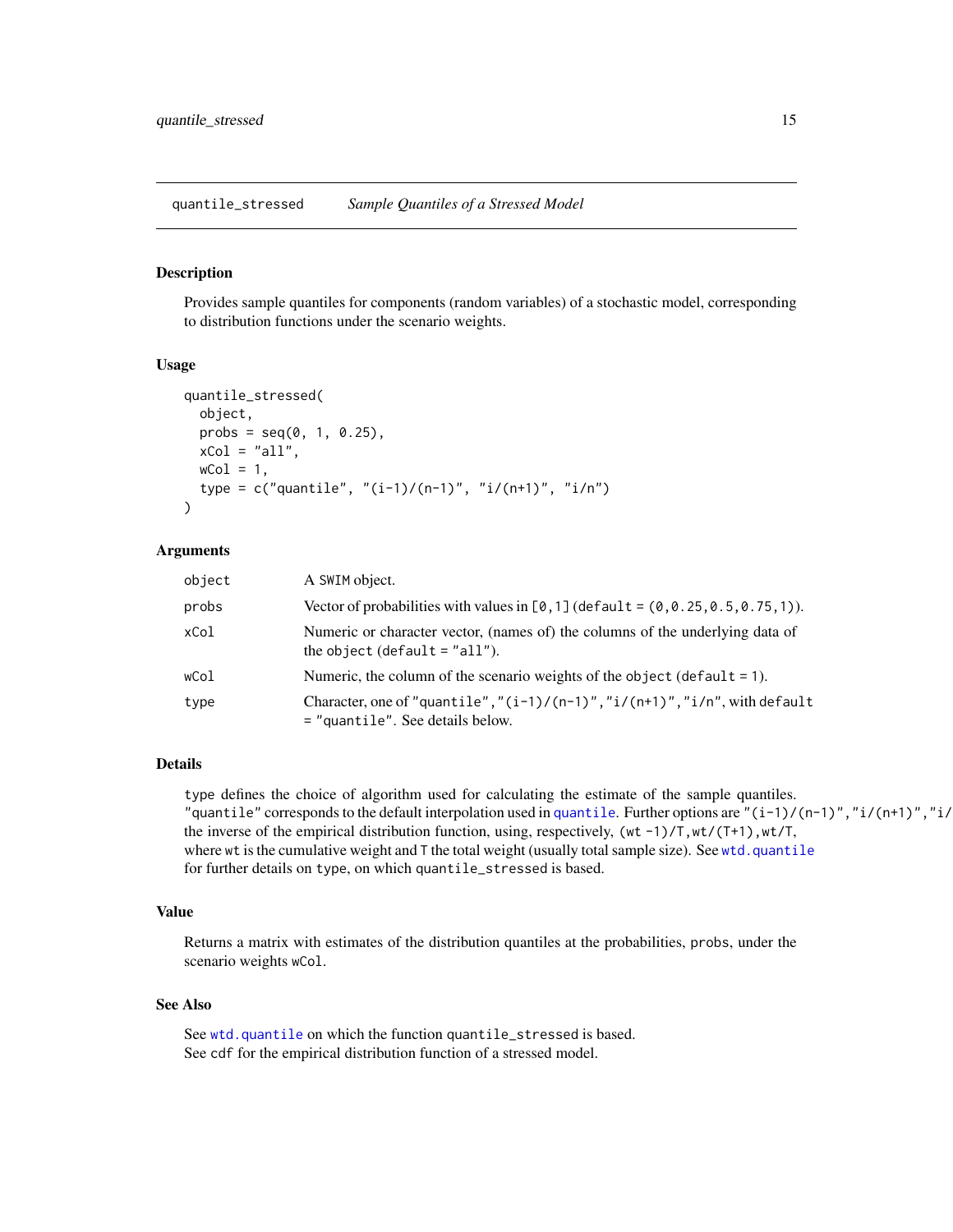# Examples

```
## example with a stress on VaR
set.seed(0)
x <- as.data.frame(cbind(
  "normal" = rnorm(1000),
  "gamma" = rgamma(1000, shape = 2)))res1 <- stress(type = "VaR", x = x,
  alpha = c(0.9, 0.95), q_ratio = 1.05)
## stressed sample quantiles
quantile_stressed(res1, probs = seq(0.9, 0.99, 0.01), wCol = 2)
```
<span id="page-15-1"></span>sensitivity *Sensitivities of a Stressed Model*

# Description

Provides different sensitivity measures that compare the stressed and the baseline model.

# Usage

```
sensitivity(
 object,
  xCol = "all",wCol = "all",type = c("Gamma", "Kolmogorov", "Wasserstein", "all"),
  f = NULL,k = NULL\mathcal{L}
```
#### Arguments

| object       | A SWIM object.                                                                                                                                                                                   |
|--------------|--------------------------------------------------------------------------------------------------------------------------------------------------------------------------------------------------|
| xCol         | Numeric or character vector, (names of) the columns of the underlying data of<br>the object (default = "all"). If $xCol = NULL$ , only the transformed data $f(x)$<br>is considered.             |
| wCol         | Vector, the columns of the scenario weights of the object corresponding to<br>different stresses (default $=$ "all").                                                                            |
| type         | Character, one of "Gamma", "Kolmogorov", "Wasserstein", "all".                                                                                                                                   |
| $\mathbf{f}$ | A function, or list of functions, that, applied to x, constitute the transformation<br>of the data for which the sensitivity is calculated.                                                      |
| k            | A vector or list of vectors, same length as f, indicating which columns of x each<br>function in f operates on.<br>When $f$ is a list, $k[[i]]$ corresponds to the input variables of $f[[i]]$ . |

<span id="page-15-0"></span>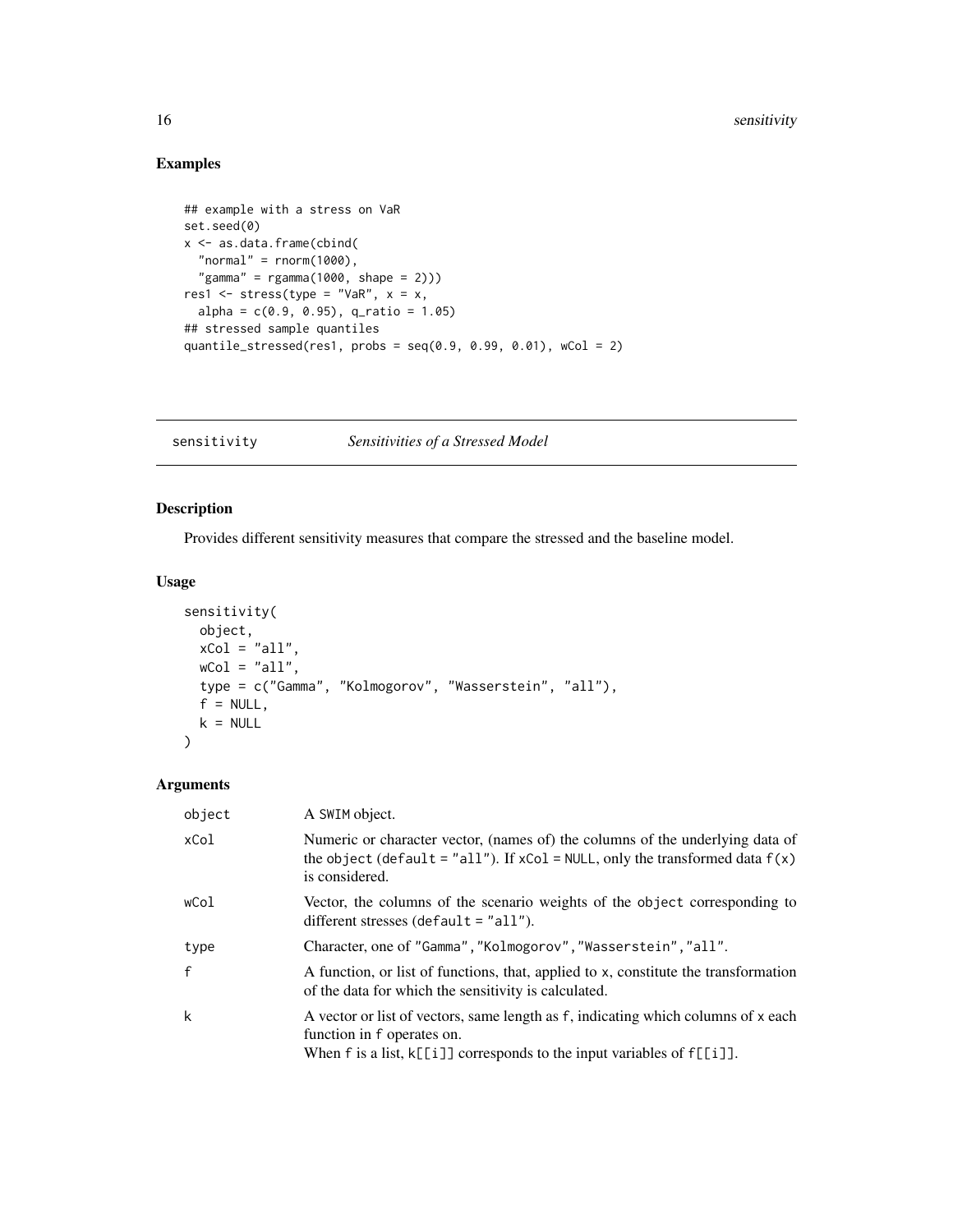#### <span id="page-16-0"></span>sensitivity that the contract of the contract of the contract of the contract of the contract of the contract of the contract of the contract of the contract of the contract of the contract of the contract of the contract

#### Details

Provides sensitivity measures that compare the stressed and the baseline model. Implemented sensitivity measures:

1. Gamma, the *Reverse Sensitivity Measure*, defined for a random variable Y and scenario weights w by

$$
Gamma = (E(Y * w) - E(Y))/c,
$$

where c is a normalisation constant such that  $|Gamma| \le 1$ , see (Pesenti et al. 2019). Loosely speaking, the Reverse Sensitivity Measure is the normalised difference between the first moment of the stressed and the baseline distributions of Y.

2. Kolmogorov, the Kolmogorov distance, defined for distribution functions F,G by

$$
Kolmogorov = sup|F(x) - G(x)|.
$$

3. Wasserstein, the Wasserstein distance of order 1, defined for two distribution functions F,G by

$$
Wasserstein = \int |F(x) - G(x)| dx.
$$

If f and k are provided, the sensitivity of the transformed data is returned.

# Value

A data.frame containing the sensitivity measures of the stressed model with rows corresponding to different random variables. The first two rows specify the stress and type of the sensitivity measure.

# References

Pesenti SM, Millossovich P, Tsanakas A (2019). "Reverse sensitivity testing: What does it take to break the model?" *European Journal of Operational Research*, 274(2), 654–670.

# See Also

See [importance\\_rank](#page-6-1) for ranking of random variables according to their sensitivities, [plot\\_sensitivity](#page-12-1) for plotting sensitivity measures and [summary](#page-0-0) for summary statistics of a stressed model.

#### Examples

```
## example with a stress on VaR
set.seed(0)
x <- as.data.frame(cbind(
 "log-normal" = rlnorm(1000),
  "gamma" = rgamma(1000, shape = 2)))res1 <- stress(type = "VaR", x = x,
 alpha = c(0.9, 0.95), q_ratio = 1.05)
sensitivity(res1, wCol = 1, type = "all")
## sensitivity of log-transformed data
sensitivity(res1, wCol = 1, type = "all",
```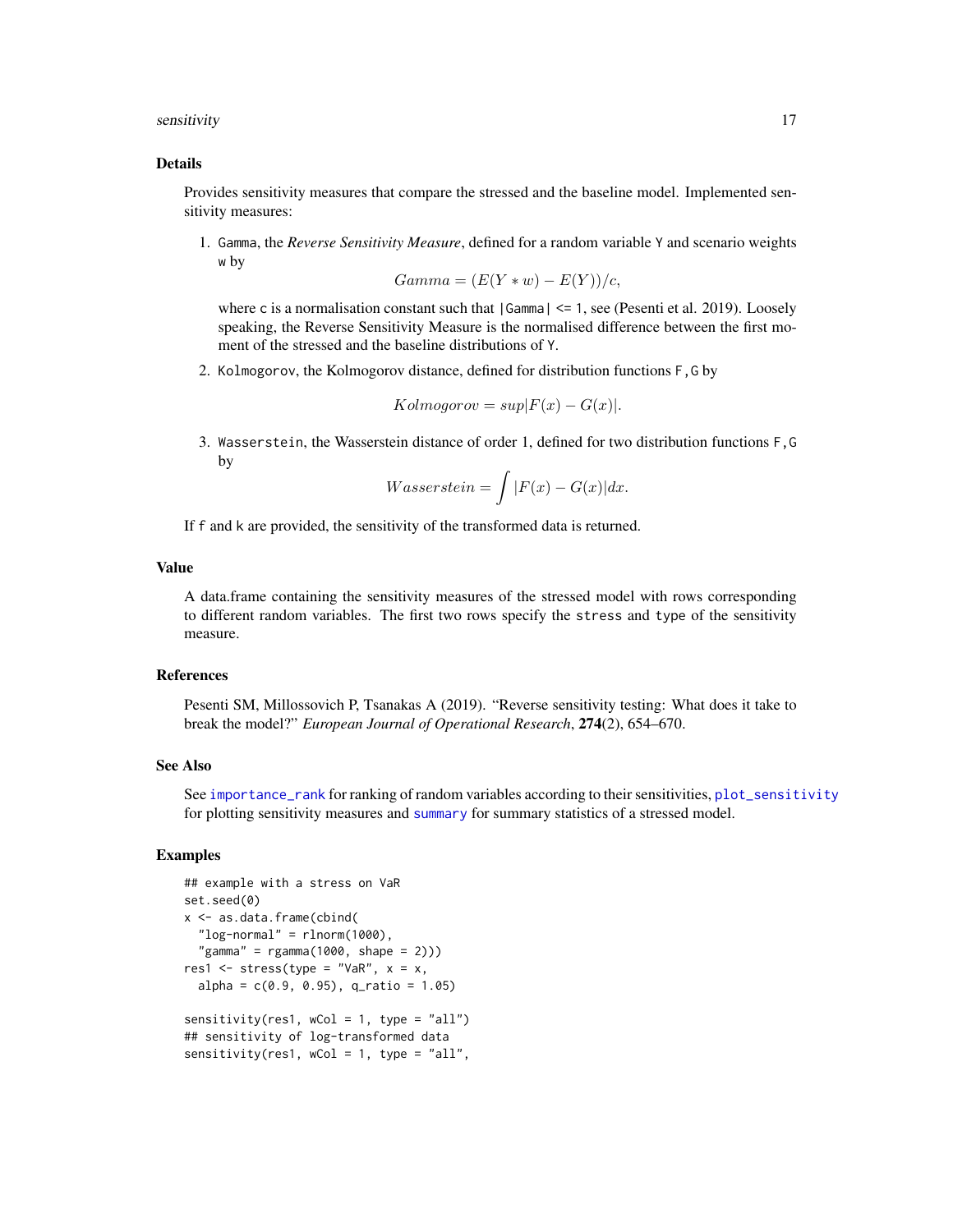```
f = list(function(x)log(x), function(x)log(x)), k = list(1,2))## Consider the portfolio Y = X1 + X2 + X3 + X4 + X5,
## where (X1, X2, X3, X4, X5) are correlated normally
## distributed with equal mean and different standard deviations,
## see the README for further details.
## Not run:
set.seed(0)
SD <- c(70, 45, 50, 60, 75)
Corr <- matrix(rep(0.5, 5 \land 2), nrow = 5) + diag(rep(1 - 0.5, 5))
if (!requireNamespace("mvtnorm", quietly = TRUE))
   stop("Package \"mvtnorm\" needed for this function
   to work. Please install it.")
x <- mvtnorm::rmvnorm(10 ^ 5,
  mean = rep(100, 5),
  sigma = (SD %*% t(SD)) * Corr)data <- data.frame(rowSums(x), x)
names(data) <- c("Y", "X1", "X2", "X3", "X4", "X5")
rev.stress <- stress(type = "VaR", x = data,
  alpha = c(0.75, 0.9), q_ratio = 1.1, k = 1)
sensitivity(rev.stress, type = "all")
## sensitivity to sub-portfolios X1 + X2 and X3 + X4
sensitivity(rev.stress, xCol = NULL, type = "Gamma",
 f = rep(list(function(x)x[1] + x[2]), 2), k = list(c(2, 3), c(4, 5)))plot_sensitivity(rev.stress, xCol = 2:6, type = "Gamma")
importance_rank(rev.stress, xCol = 2:6, type = "Gamma")
```
## End(Not run)

<span id="page-17-1"></span>stress *Stressing Random Variables*

# **Description**

Provides weights on simulated scenarios from a baseline stochastic model, such that stressed random variables fulfil given probabilistic constraints (e.g. specified values for risk measures), under the new scenario weights. Scenario weights are selected by constrained minimisation of the relative entropy to the baseline model.

#### Usage

```
stress(
  type = c("VaR", "VaR ES", "mean", "mean sd", "moment", "prob", "user"),
  ...
)
```
<span id="page-17-0"></span>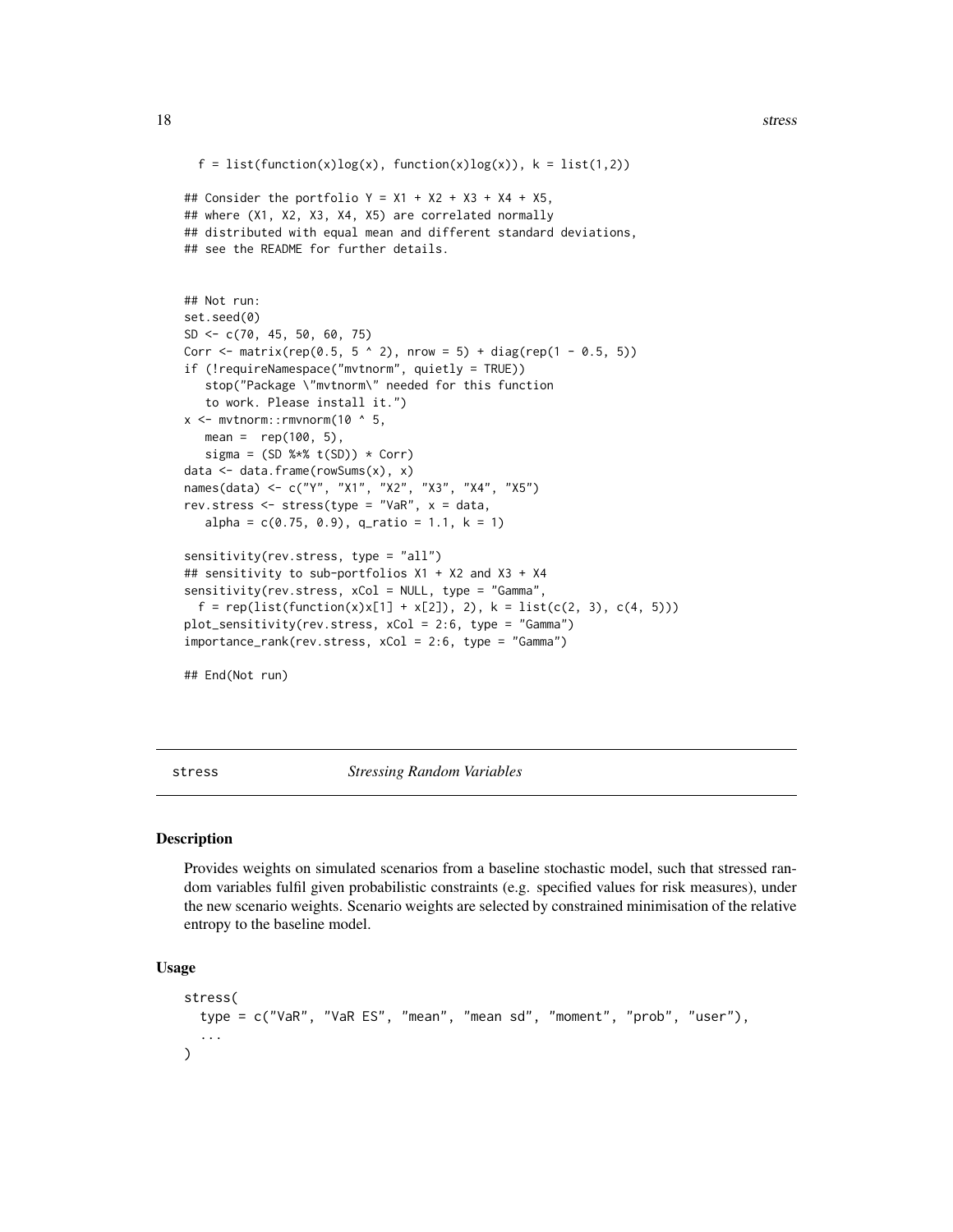#### <span id="page-18-0"></span>stress and the stress of the stress in the stress in the stress in the stress in the stress in the stress in the stress in the stress in the stress in the stress in the stress in the stress in the stress in the stress in t

#### **Arguments**

| type     | Type of stress, one of "VaR", "VaR ES", "mean", "mean sd", "moment", "prob", "user". |
|----------|--------------------------------------------------------------------------------------|
| $\cdots$ | Arguments to be passed on, depending on type.                                        |

# Value

An object of class SWIM, see [SWIM](#page-33-1) for details.

#### Author(s)

Silvana M. Pesenti

#### References

Pesenti SM, Millossovich P, Tsanakas A (2019). "Reverse sensitivity testing: What does it take to break the model?" *European Journal of Operational Research*, 274(2), 654–670.

Pesenti Silvana M.and Bettini A, Millossovich P, Tsanakas A (2020). "Scenario Weights for Importance Measurement (SWIM) - An R package for sensitivity analysis." *Available at SSRN:* <https://ssrn.com/abstract=3515274>.

Csiszar I (1975). "I-divergence geometry of probability distributions and minimization problems." *The Annals of Probability*, 146–158.

# See Also

Other stress functions: [stress\\_VaR\\_ES\(](#page-29-1)), [stress\\_VaR\(](#page-27-1)), [stress\\_mean\\_sd\(](#page-20-1)), [stress\\_mean\(](#page-19-1)), [stress\\_moment\(](#page-22-1)), [stress\\_prob\(](#page-24-1)), [stress\\_user\(](#page-26-1))

#### Examples

```
set.seed(0)
x <- as.data.frame(cbind(
  "normal" = rnorm(1000),
  "gamma" = rgamma(1000, shape = 2)))res \leq stress(type = "VaR", x = x,
  alpha = 0.9, q_{ratio} = 1.05)summary(res)
```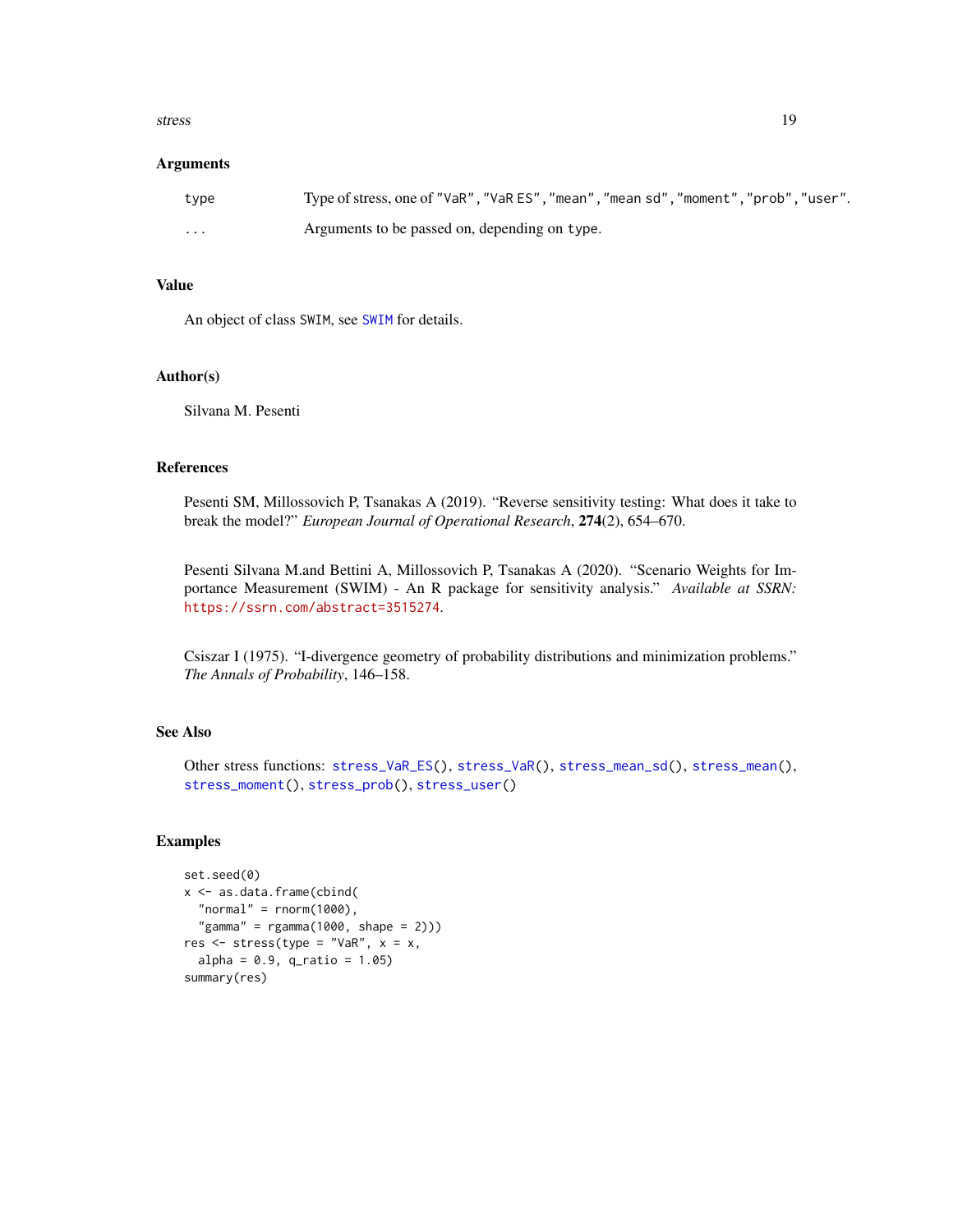<span id="page-19-1"></span><span id="page-19-0"></span>

#### Description

Provides weights on simulated scenarios from a baseline stochastic model, such that stressed model components (random variables) fulfil the mean constraints. Scenario weights are selected by constrained minimisation of the relative entropy to the baseline model.

# Usage

```
stress_mean(x, k, new_means, ...)
```
#### Arguments

| $\mathsf{X}$      | A vector, matrix or data frame containing realisations of random variables.<br>Columns of x correspond to random variables; OR |
|-------------------|--------------------------------------------------------------------------------------------------------------------------------|
|                   | A SWIM object, where x corresponds to the underlying data of the SWIM object.                                                  |
| k                 | Numeric vector, the columns of x that are stressed.                                                                            |
| new_means         | Numeric vector, same length as k, containing the stressed means.                                                               |
| $\cdot\cdot\cdot$ | Additional arguments to be passed to nlegsly.                                                                                  |

#### Details

The function stress\_mean is a wrapper for the function stress\_moment. See [stress\\_moment](#page-22-1) for details on the additional arguments to ... and the underlying algorithm.

#### Value

A SWIM object containing:

- x, a data.frame containing the data;
- new\_weights, a list, each component corresponds to a different stress and is a vector of scenario weights;
- type = "mean";
- specs, a list, each component corresponds to a different stress and contains k and new\_means.

See [SWIM](#page-33-1) for details.

#### References

Pesenti SM, Millossovich P, Tsanakas A (2019). "Reverse sensitivity testing: What does it take to break the model?" *European Journal of Operational Research*, 274(2), 654–670.

Pesenti Silvana M.and Bettini A, Millossovich P, Tsanakas A (2020). "Scenario Weights for Importance Measurement (SWIM) - An R package for sensitivity analysis." *Available at SSRN:*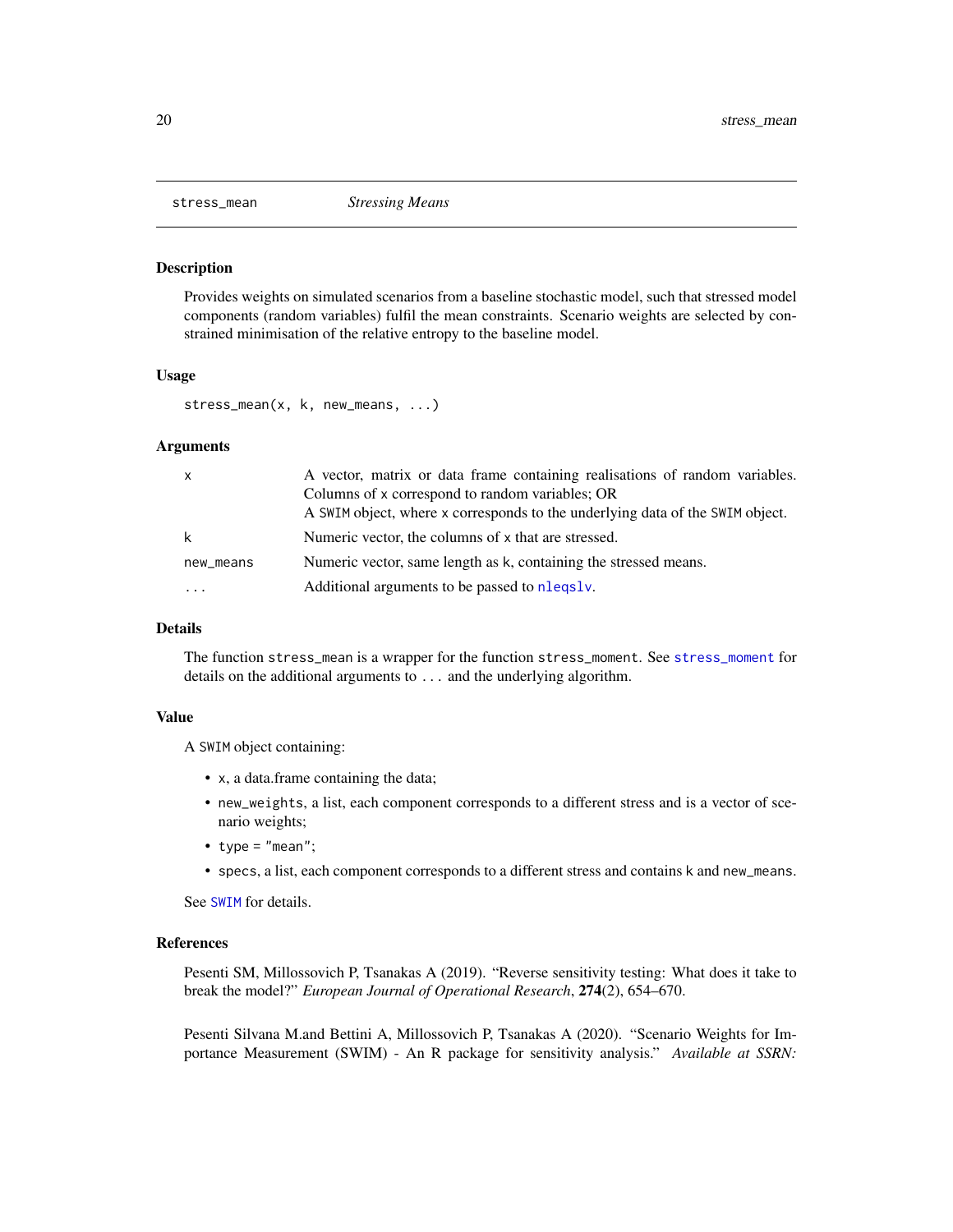```
https://ssrn.com/abstract=3515274.
```
Csiszar I (1975). "I-divergence geometry of probability distributions and minimization problems." *The Annals of Probability*, 146–158.

# See Also

See [stress\\_mean\\_sd](#page-20-1) for stressing means and standard deviations jointly, and [stress\\_moment](#page-22-1) for moment constraints.

```
Other stress functions: stress_VaR_ES(), stress_VaR(), stress_mean_sd(), stress_moment(),
stress_prob(), stress_user(), stress()
```
#### Examples

```
set.seed(0)
x <- data.frame(cbind(
  "normal" = rnorm(1000),
  "gamma" = rgamma(1000, shape = 2),
  "beta" = rbeta(1000, shape1 = 2, shape2 = 2)))## stressing means
res1 <- stress(type = "mean", x = x, k = 1:3,
  new\_means = c(1, 1, 0.75)summary(res1)
res1$specs
## calling stress_mean directly
res2 \le stress_mean(x = x, k = 1:3,
  new\_means = c(1, 1, 0.75)summary(res2)
## See also examples in stress_moment and stress_mean_sd.
```
<span id="page-20-1"></span>stress\_mean\_sd *Stressing Mean and Standard Deviation*

#### Description

Provides weights on simulated scenarios from a baseline stochastic model, such that stressed model components (random variables) fulfil the mean and standard deviation constraints. Scenario weights are selected by constrained minimisation of the relative entropy to the baseline model.

#### Usage

```
stress_mean_sd(x, k, new_means, new_sd, ...)
```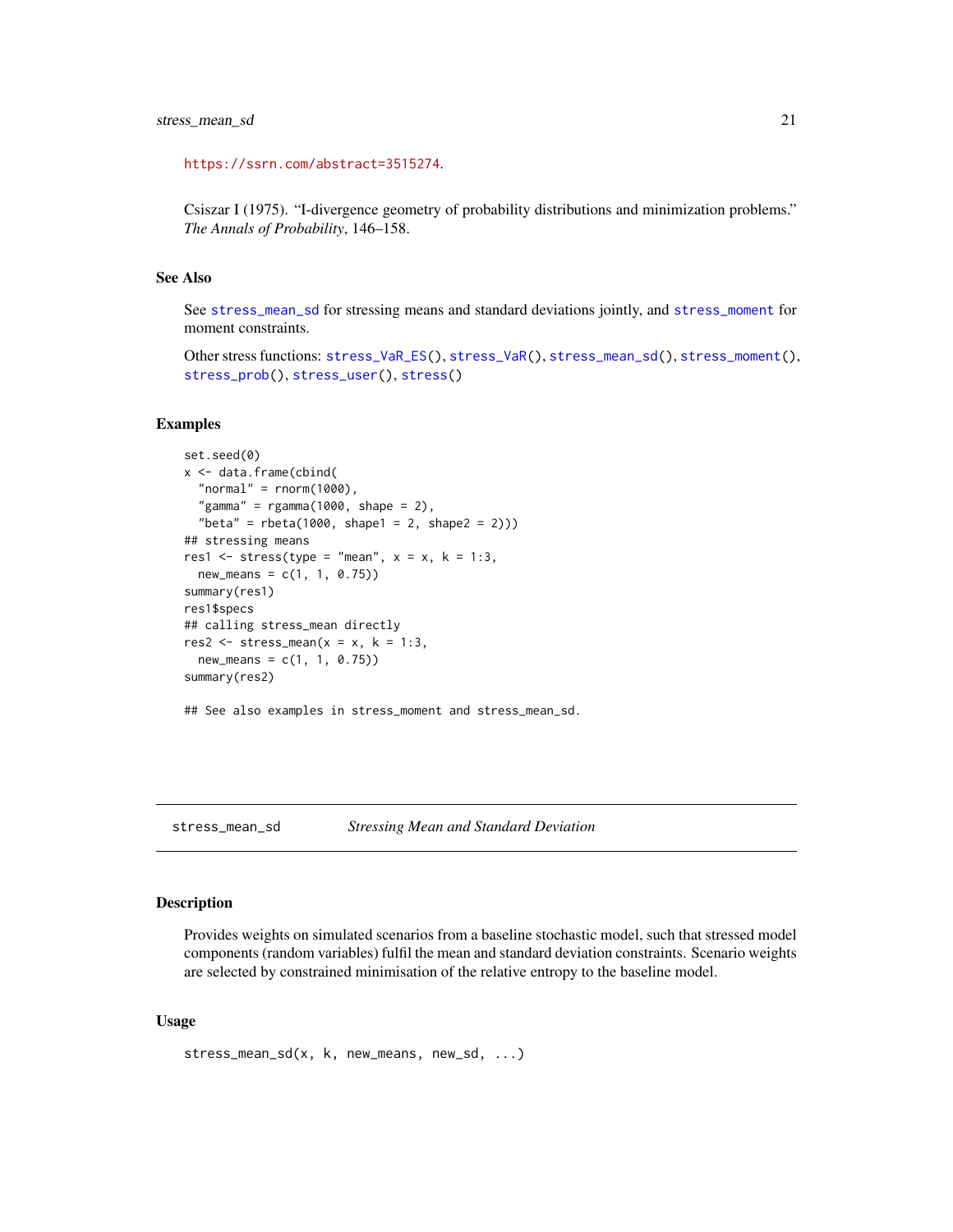#### <span id="page-21-0"></span>**Arguments**

| x         | A vector, matrix or data frame containing realisations of random variables.<br>Columns of x correspond to random variables; OR<br>A SWIM object, where x corresponds to the underlying data of the SWIM object. |
|-----------|-----------------------------------------------------------------------------------------------------------------------------------------------------------------------------------------------------------------|
| k         | Numeric vector, the columns of x that are stressed.                                                                                                                                                             |
| new_means | Numeric vector, same length as k, containing the stressed means.                                                                                                                                                |
| new_sd    | Numeric vector, same length as k, containing the stressed standard deviations.                                                                                                                                  |
| $\cdots$  | Additional arguments to be passed to nlegsly.                                                                                                                                                                   |

# Details

The function stress\_mean\_sd is a wrapper for the function stress\_moment. See [stress\\_moment](#page-22-1) for details on the additional arguments to ... and the underlying algorithm.

For stressing means only, see [stress\\_mean](#page-19-1), for stressing higher moments and functions of moments, see [stress\\_moment](#page-22-1).

#### Value

A SWIM object containing:

- x, a data.frame containing the data;
- new\_weights, a list, each component corresponds to a different stress and is a vector of scenario weights;
- type =  $"mean";$
- specs, a list, each component corresponds to a different stress and contains k, new\_means and new\_sd.

See [SWIM](#page-33-1) for details.

### References

Pesenti SM, Millossovich P, Tsanakas A (2019). "Reverse sensitivity testing: What does it take to break the model?" *European Journal of Operational Research*, 274(2), 654–670.

Pesenti Silvana M.and Bettini A, Millossovich P, Tsanakas A (2020). "Scenario Weights for Importance Measurement (SWIM) - An R package for sensitivity analysis." *Available at SSRN:* <https://ssrn.com/abstract=3515274>.

Csiszar I (1975). "I-divergence geometry of probability distributions and minimization problems." *The Annals of Probability*, 146–158.

#### See Also

Other stress functions: [stress\\_VaR\\_ES\(](#page-29-1)), [stress\\_VaR\(](#page-27-1)), [stress\\_mean\(](#page-19-1)), [stress\\_moment\(](#page-22-1)), [stress\\_prob\(](#page-24-1)), [stress\\_user\(](#page-26-1)), [stress\(](#page-17-1))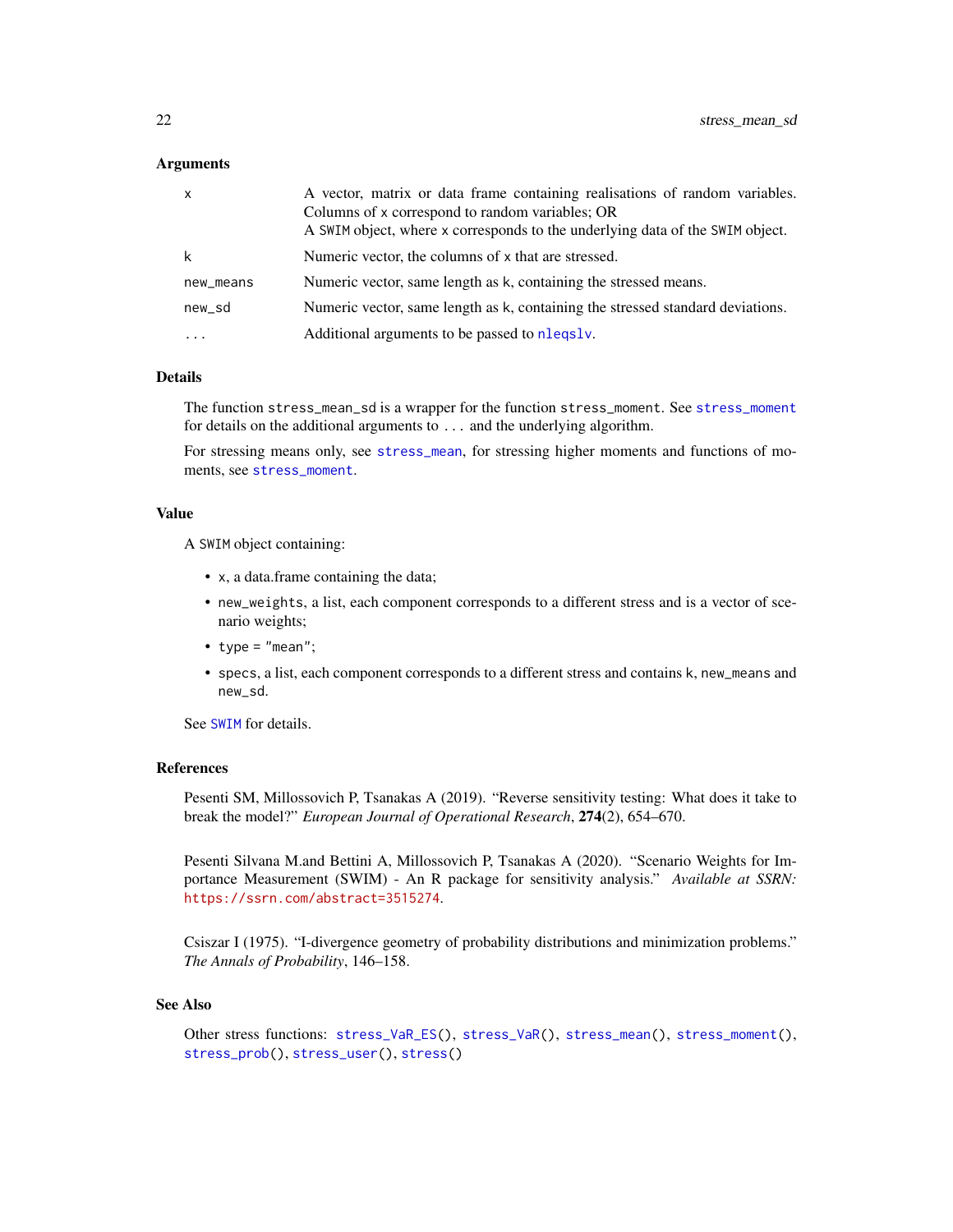# <span id="page-22-0"></span>stress\_moment 23

#### Examples

```
set.seed(0)
x <- data.frame(cbind(
  "normal" = rnorm(1000),
  "gamma" = rgamma(1000, shape = 2),
  "beta" = rbeta(1000, shape1 = 2, shape2 = 2)))## stressing mean and sd of column 1
res1 \le stress(type = "mean sd", x = x, k = 1, new_means = 0.1,
  new_s d = 1.1, method = "Newton",
  control = list(maxit = 1000, ftol = 1E-15)summary(res1)
## calling stress_mean_sd directly
res2 \le stress_mean_sd(x = x, k = 1, new_means = 0.1,
 new_s d = 1.1, method = "Newton",
 control = list(maxit = 1000, ftol = 1E-15)
```
## See also examples in stress\_moment.

<span id="page-22-1"></span>stress\_moment *Stressing Moments*

# Description

Provides weights on simulated scenarios from a baseline stochastic model, such that stressed model components (random variables) fulfil the moment constraints. Scenario weights are selected by constrained minimisation of the relative entropy to the baseline model.

#### Usage

stress\_moment(x, f, k, m, show =  $FALSE, ...$ )

# Arguments

| X        | A vector, matrix or data frame containing realisations of random variables.<br>Columns of x correspond to random variables; OR<br>A SWIM object, where x corresponds to the underlying data of the SWIM object. |
|----------|-----------------------------------------------------------------------------------------------------------------------------------------------------------------------------------------------------------------|
|          | A function, or list of functions, that, applied to x, constitute the moment con-<br>straints.                                                                                                                   |
| k        | A vector or list of vectors, same length as f, indicating which columns of x each<br>function in f operates on.<br>When $f$ is a list, $k[[i]]$ corresponds to the input variables of $f[[i]]$ .                |
| m        | Numeric vector, same length as f, containing the stressed moments of $f(x)$ .<br>Must be in the range of $f(x)$ .                                                                                               |
| show     | Logical. If true, print the result of the call to nleqslv.                                                                                                                                                      |
| $\cdots$ | Additional arguments to be passed to nlegsly.                                                                                                                                                                   |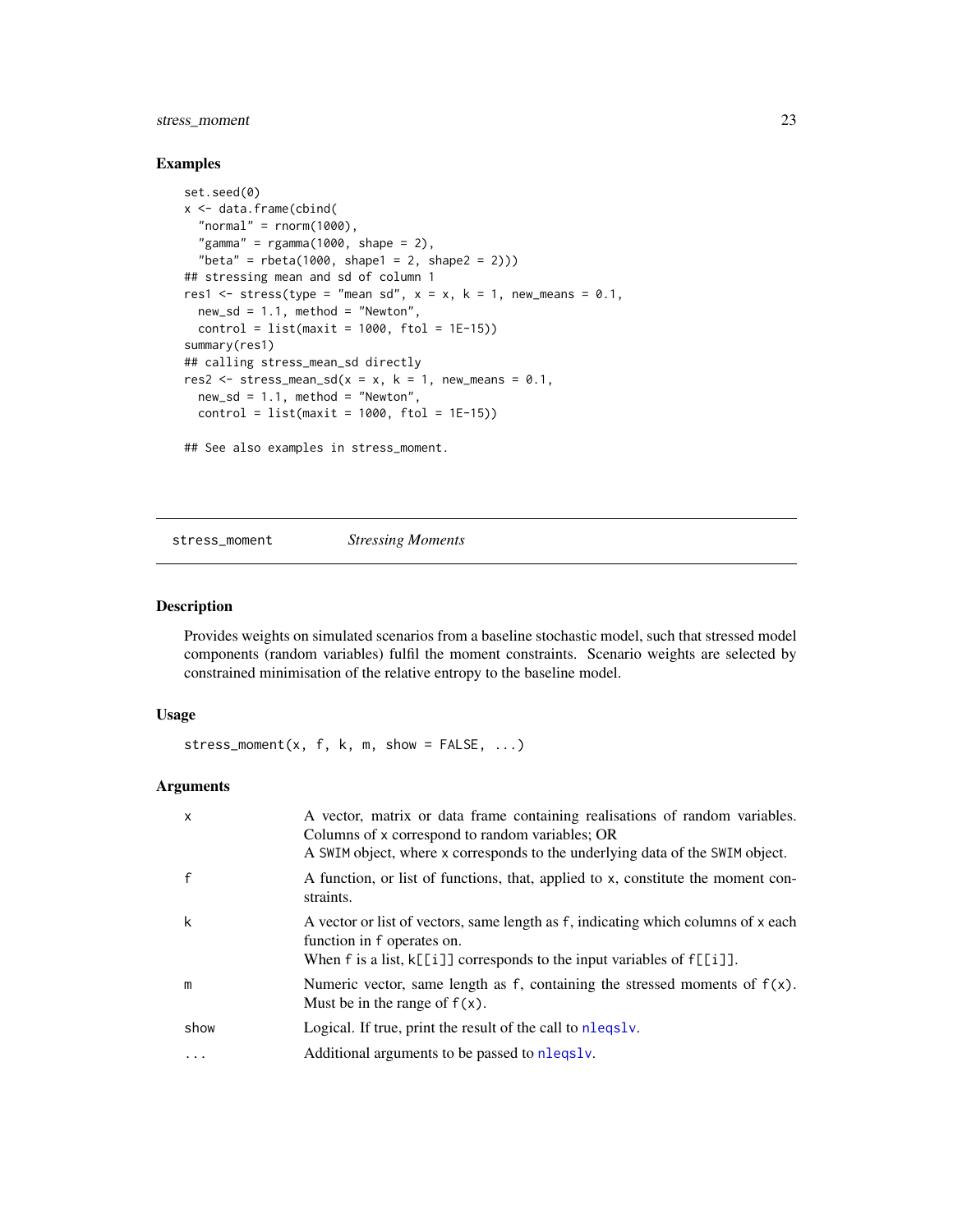#### <span id="page-23-0"></span>Details

The moment constraints are given by  $E^{\wedge} Q(f(x)) = m$ , where  $E^{\wedge} Q$  denotes the expectation under the stressed model. stress\_moment solves the subsequent set of equations with respect to theta, using [nleqslv](#page-0-0) from package [nleqslv](#page-0-0):

$$
E^{Q}(f(x)) = E(f(x) * exp(theta * f(x))) = m.
$$

There is no guarantee that the set of equations will have a solution, or that the solution is unique. SWIM will return a warning if the termination code provided by nleqslv is different from 1 (convergence has been achieved). It is recommended to check the result of the call to nleqslv using the "show" argument. The user is referred to the [nleqslv](#page-0-0) documentation for further details.

# Value

A SWIM object containing:

- x, a data.frame containing the data;
- new\_weights, a list, each component corresponds to a different stress and is a vector of scenario weights;
- type = "moment";
- specs, a list, each component corresponds to a different stress and contains f, k and m.

See [SWIM](#page-33-1) for details.

# References

Pesenti SM, Millossovich P, Tsanakas A (2019). "Reverse sensitivity testing: What does it take to break the model?" *European Journal of Operational Research*, 274(2), 654–670.

Pesenti Silvana M.and Bettini A, Millossovich P, Tsanakas A (2020). "Scenario Weights for Importance Measurement (SWIM) - An R package for sensitivity analysis." *Available at SSRN:* <https://ssrn.com/abstract=3515274>.

Csiszar I (1975). "I-divergence geometry of probability distributions and minimization problems." *The Annals of Probability*, 146–158.

# See Also

See [stress\\_mean](#page-19-1) for stressing means and [stress\\_mean\\_sd](#page-20-1) for stressing mean and standard deviation jointly.

Other stress functions: [stress\\_VaR\\_ES\(](#page-29-1)), [stress\\_VaR\(](#page-27-1)), [stress\\_mean\\_sd\(](#page-20-1)), [stress\\_mean\(](#page-19-1)), [stress\\_prob\(](#page-24-1)), [stress\\_user\(](#page-26-1)), [stress\(](#page-17-1))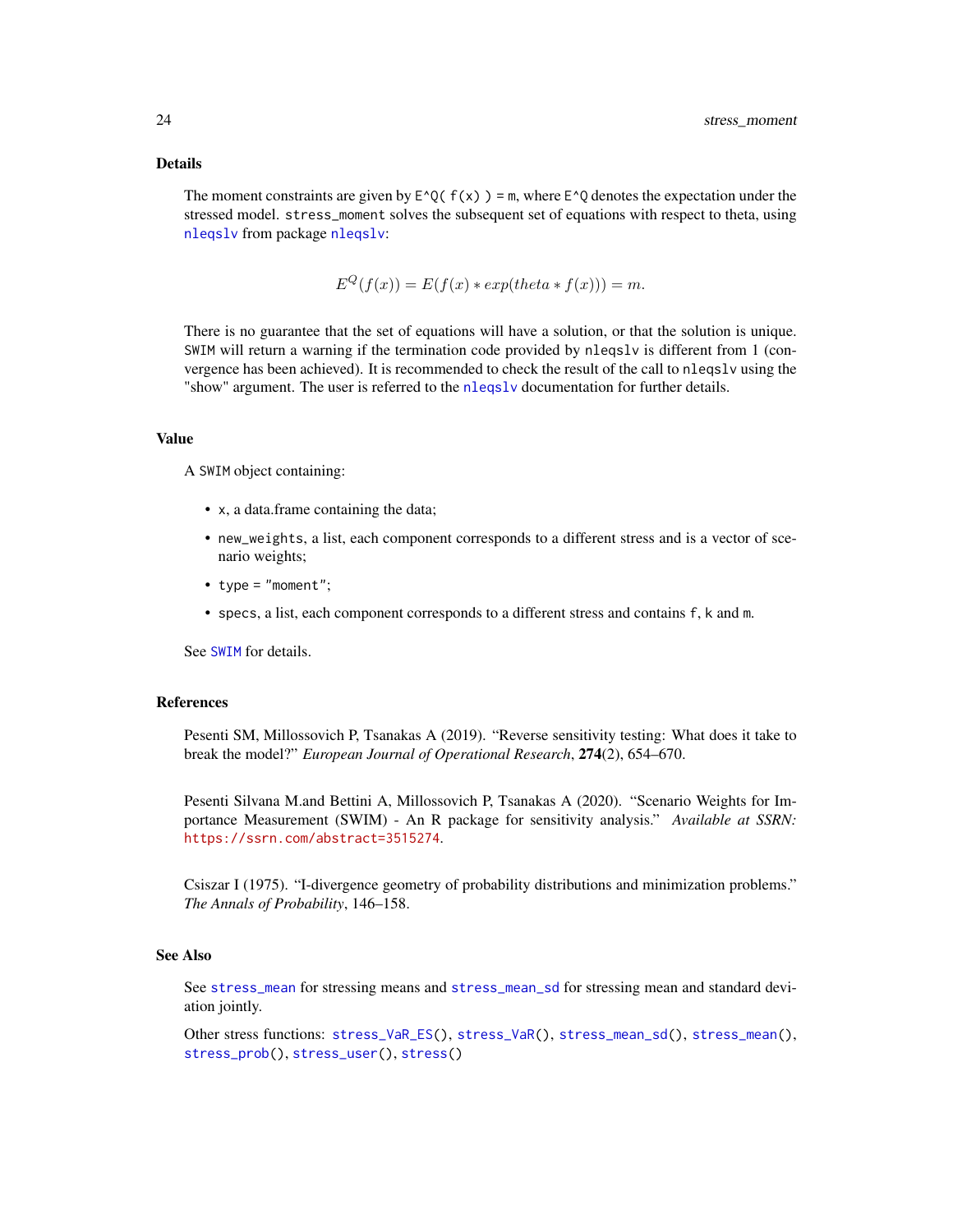# <span id="page-24-0"></span>stress\_prob 25

#### Examples

```
set.seed(0)
x <- data.frame(cbind(
 "normal" = rnorm(1000),
 "gamma" = rgamma(1000, shape = 2),
  "beta" = rbeta(1000, shape1 = 2, shape2 = 2)))## stressing covariance of columns 1, 2 while leaving the means unchanged
res1 \leq stress_moment(x = x,
 f = list(function(x)x, function(x)x, function(x)x[1] * x[2]),k = list(1, 2, c(1, 2)), m = c(0, 2, 0.5),method = "Newton", control = list(maxit = 1000, ftol = 1E-10))
## means under the stressed model
summary(res1)
apply(x, 2, stats::weighted-mean, w = get\_weights(res1))## covariance of columns 1,2 under the stressed model
stats::weighted.mean(x[, 1] \star x[, 2], w = get_weights(res1))
## stressing jointly the tail probabilities of columns 1, 3
res2 \leq stress_moment(x = x,
 f = list(function(x)(x > 1.5), function(x)(x > 0.9)),k = list(1, 3), m = c(0.9, 0.9)summary(res2)
## probabilities under the stressed model
mean((x[, 1] > 1.5) * get\_weights(res2))mean((x[, 3] > 0.9) * get\_weights(res2))
```
<span id="page-24-1"></span>stress\_prob *Stressing Intervals*

# **Description**

Provides weights on simulated scenarios from a baseline stochastic model, such that a stressed model component (random variable) fulfils constraints on probability of disjoint intervals. Scenario weights are selected by constrained minimisation of the relative entropy to the baseline model.

# Usage

```
stress_prob(x, prob, lower = NULL, upper, k = 1)
```
#### Arguments

|      | A vector, matrix or data frame containing realisations of random variables.   |
|------|-------------------------------------------------------------------------------|
|      | Columns of x correspond to random variables; OR                               |
|      | A SWIM object, where x corresponds to the underlying data of the SWIM object. |
| prob | Numeric vector, stressed probabilities corresponding to the intervals defined |
|      | through lower and upper.                                                      |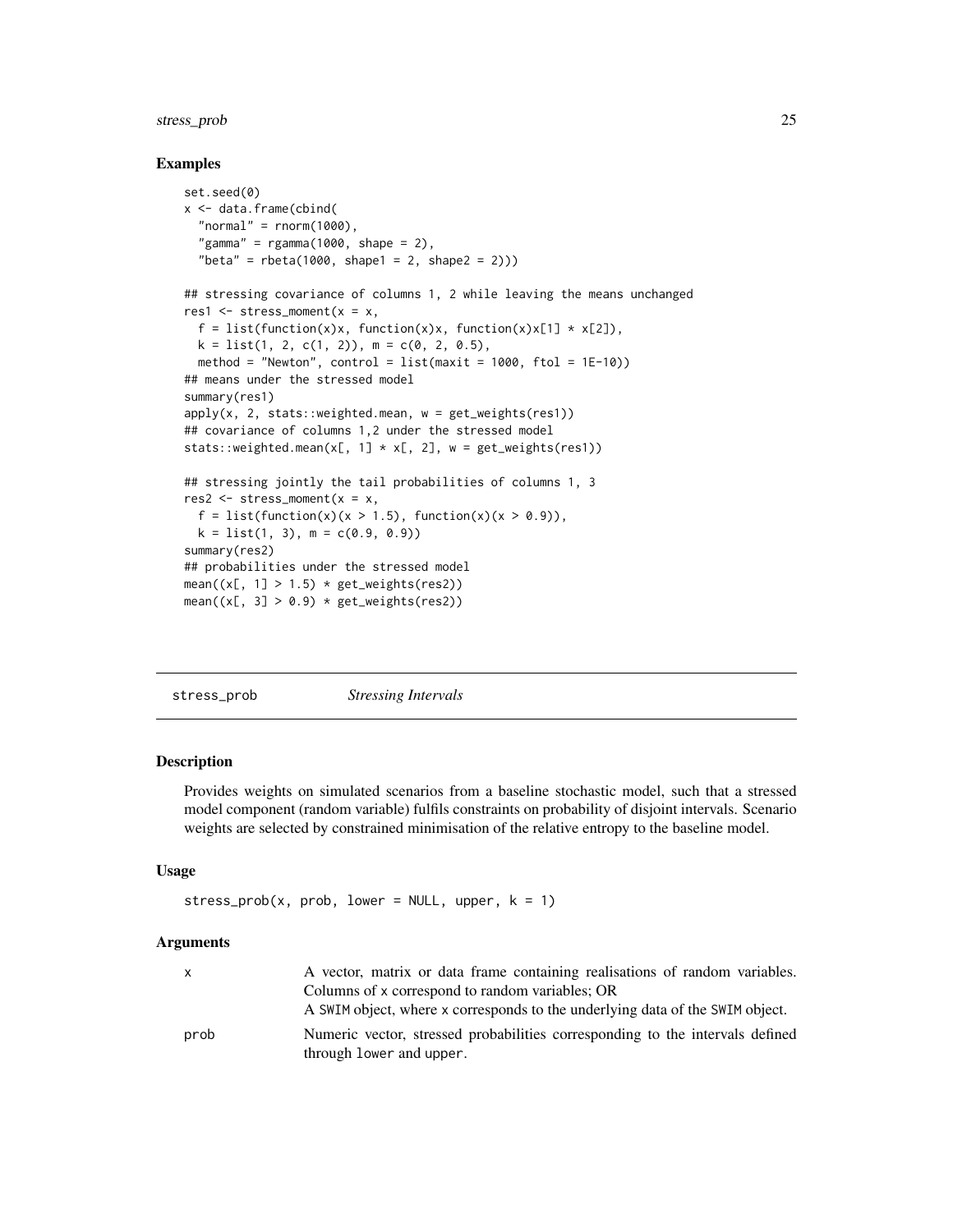<span id="page-25-0"></span>

| lower | Numeric vector, left endpoints of the intervals.         |
|-------|----------------------------------------------------------|
| upper | Numeric vector, right endpoints of the intervals.        |
| k     | Numeric, the column of x that is stressed (default = 1). |

#### Details

The intervals are treated as half open intervals, that is the lower endpoint are not included, whereas the upper endpoint are included. If upper = NULL, the intervals are consecutive and prob cumulative.

The intervals defined through lower and upper must be disjoint.

## Value

A SWIM object containing:

- x, a data.frame containing the data;
- new\_weights, a list of functions, that applied to the kth column of x, generate the vectors of scenario weights. Each component corresponds to a different stress;
- type = "prob";
- specs, a list, each component corresponds to a different stress and contains k, lower, upper and prob.

See [SWIM](#page-33-1) for details.

#### Author(s)

Silvana M. Pesenti

#### References

Pesenti SM, Millossovich P, Tsanakas A (2019). "Reverse sensitivity testing: What does it take to break the model?" *European Journal of Operational Research*, 274(2), 654–670.

Pesenti Silvana M.and Bettini A, Millossovich P, Tsanakas A (2020). "Scenario Weights for Importance Measurement (SWIM) - An R package for sensitivity analysis." *Available at SSRN:* <https://ssrn.com/abstract=3515274>.

Csiszar I (1975). "I-divergence geometry of probability distributions and minimization problems." *The Annals of Probability*, 146–158.

#### See Also

Other stress functions: [stress\\_VaR\\_ES\(](#page-29-1)), [stress\\_VaR\(](#page-27-1)), [stress\\_mean\\_sd\(](#page-20-1)), [stress\\_mean\(](#page-19-1)), [stress\\_moment\(](#page-22-1)), [stress\\_user\(](#page-26-1)), [stress\(](#page-17-1))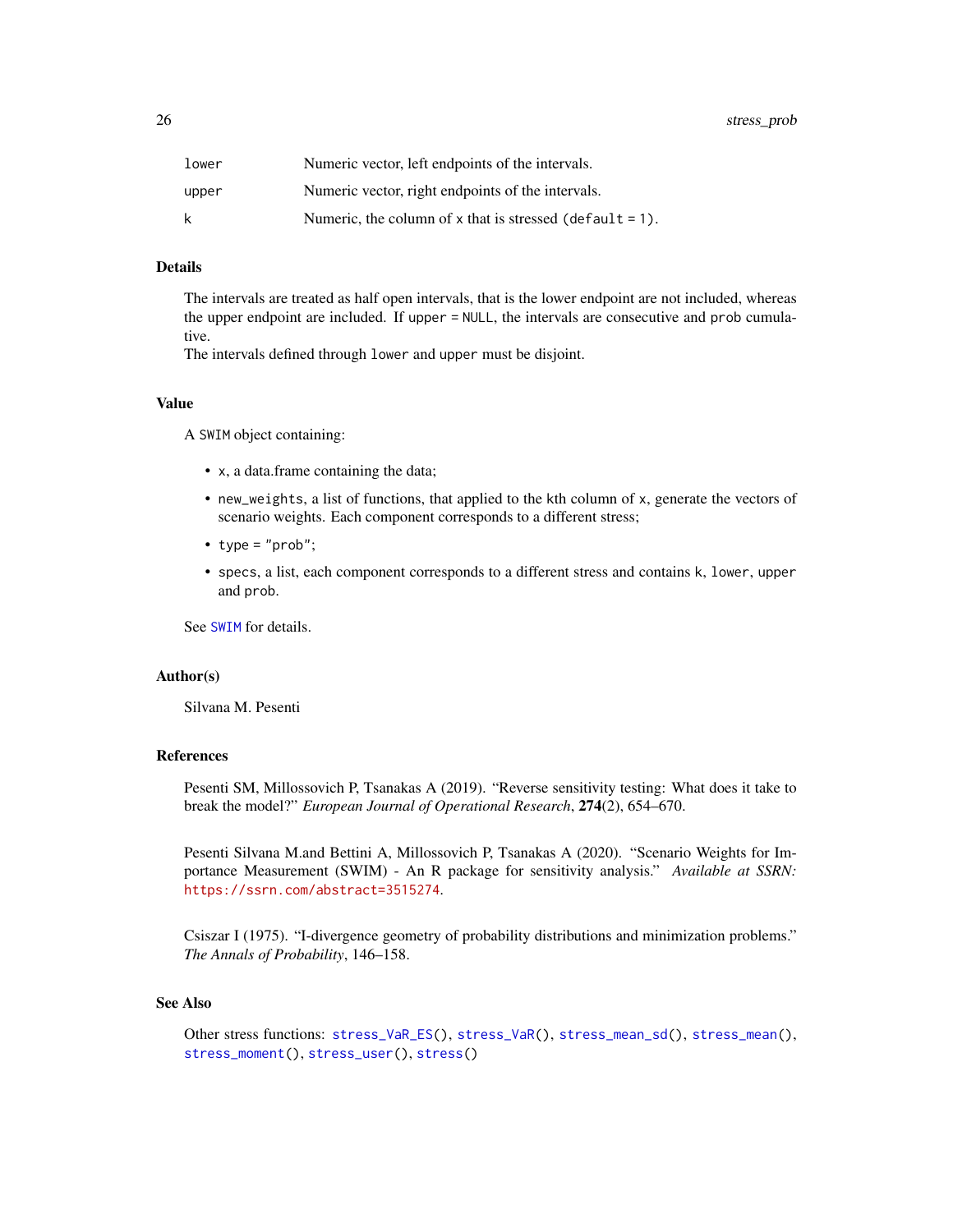# <span id="page-26-0"></span>stress\_user 27

#### Examples

```
set.seed(0)
x <- rnorm(1000)
## consecutive intervals
res1 <- stress(type = "prob", x = x, prob = 0.008, upper = -2.4)
# probability under the stressed model
cdf(res1, xCol = 1)(-2.4)## calling stress_prob directly
## multiple intervals
res2 \leq stress\_prob(x = x, prob = c(0.008, 0.06),lower = c(-3, -2), upper = c(-2.4, -1.6))# probability under the stressed model
cdf(res2, xCol = 1)(c(-2.4, -1.6)) - cdf(res2, xCol = 1)(c(-3, -2))
```
<span id="page-26-1"></span>stress\_user *User Defined Stress*

#### Description

Returns a SWIM object with scenario weights defined by the user.

#### Usage

```
stress_user(x, new_weights = NULL, new_weightsfun = NULL, k = 1)
```
#### Arguments

| X           | A vector, matrix or data frame containing realisations of random variables.<br>Columns of x correspond to random variables; OR<br>A SWIM object, where x corresponds to the underlying data of the SWIM object.                              |
|-------------|----------------------------------------------------------------------------------------------------------------------------------------------------------------------------------------------------------------------------------------------|
| new_weights | A vector, matrix or data frame containing scenario weights. Columns of new_weights<br>correspond to different stresses.<br>new_weights are normalised to have a mean of 1.                                                                   |
|             | new_weightsfun A list of functions, that applied to the kth column of x generate the vectors of<br>the scenario weights. Each function corresponds to a stress.<br>The weights generated for each stress are normalised to have a mean of 1. |
|             | Numeric, the column of x that is stressed (default $= 1$ ).                                                                                                                                                                                  |

# Value

A SWIM object containing:

- x, a data.frame containing the data;
- new\_weights, a list, each component corresponds to a different stress and is either a vector of scenario weights (if new\_weights is provided) or (if new\_weightsfun is provided) a function, that applied to the kth column of x, generates the vectors of scenario weights;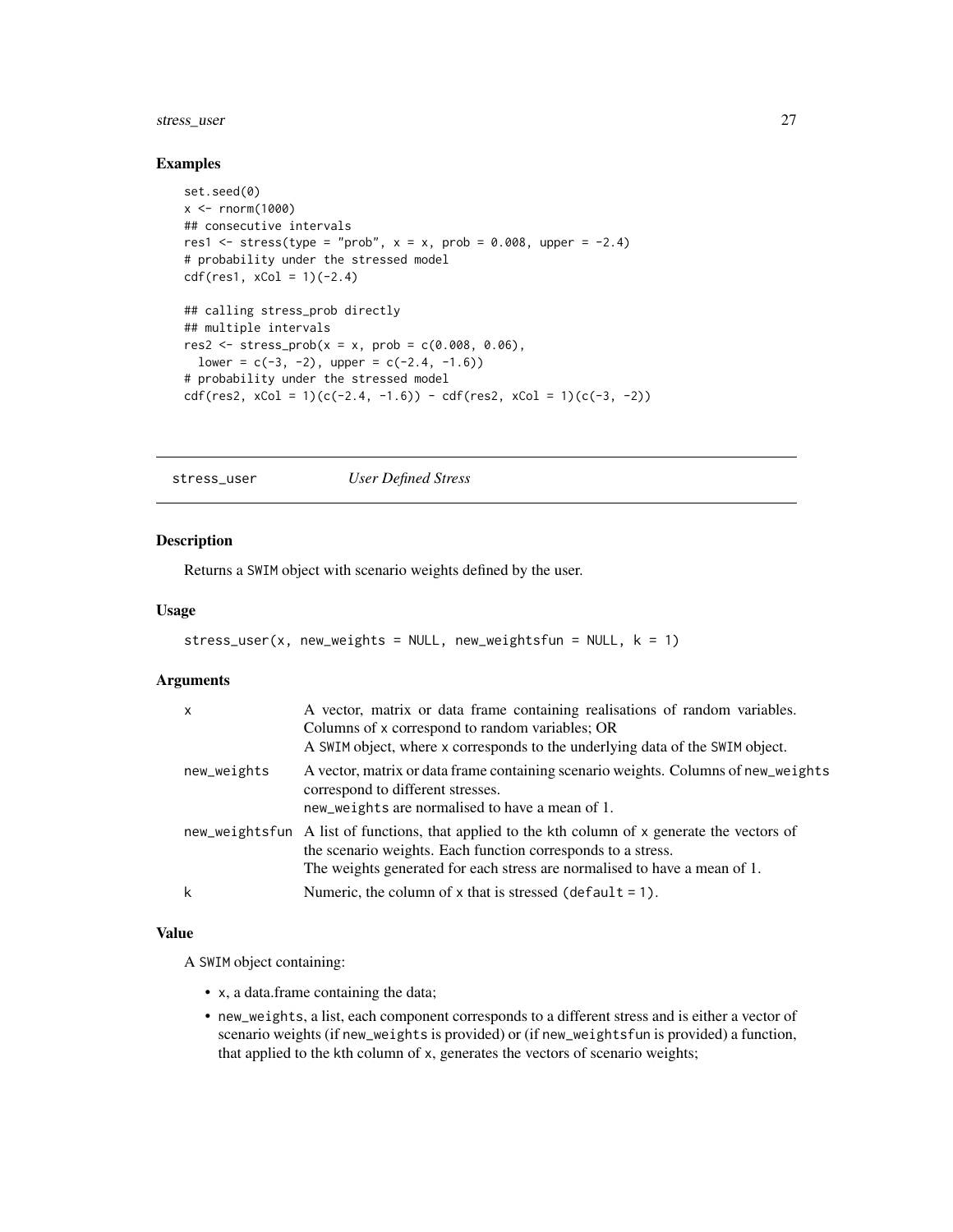- <span id="page-27-0"></span>• type =  $"user";$
- specs, a list, each component corresponds to a different stress and contains k.

See [SWIM](#page-33-1) for details.

### References

Pesenti SM, Millossovich P, Tsanakas A (2019). "Reverse sensitivity testing: What does it take to break the model?" *European Journal of Operational Research*, 274(2), 654–670.

Pesenti Silvana M.and Bettini A, Millossovich P, Tsanakas A (2020). "Scenario Weights for Importance Measurement (SWIM) - An R package for sensitivity analysis." *Available at SSRN:* <https://ssrn.com/abstract=3515274>.

Csiszar I (1975). "I-divergence geometry of probability distributions and minimization problems." *The Annals of Probability*, 146–158.

#### See Also

```
Other stress functions: stress_VaR_ES(), stress_VaR(), stress_mean_sd(), stress_mean(),
stress_moment(), stress_prob(), stress()
```
#### Examples

```
set.seed(0)
x <- as.data.frame(cbind(
  "normal" = rnorm(1000),
  "gamma" = rgamma(1000, shape = 2)))res1 <- stress(type = "user", x = x, new_weightsfun = function(x)x ^ 2, k = 1)
## plot user defined weights against the first column of x.
plot(x$normal, get_weights(res1), pch = ".")
```
<span id="page-27-1"></span>

stress\_VaR *Stressing Value-at-Risk*

#### Description

Provides weights on simulated scenarios from a baseline stochastic model, such that a stressed model component (random variable) fulfils a constraint on its quantile at a given level, also known as Value-at-Risk (VaR). Scenario weights are selected by constrained minimisation of the relative entropy to the baseline model.

#### Usage

```
stress_VaR(x, alpha, q_ratio = NULL, q = NULL, k = 1)
```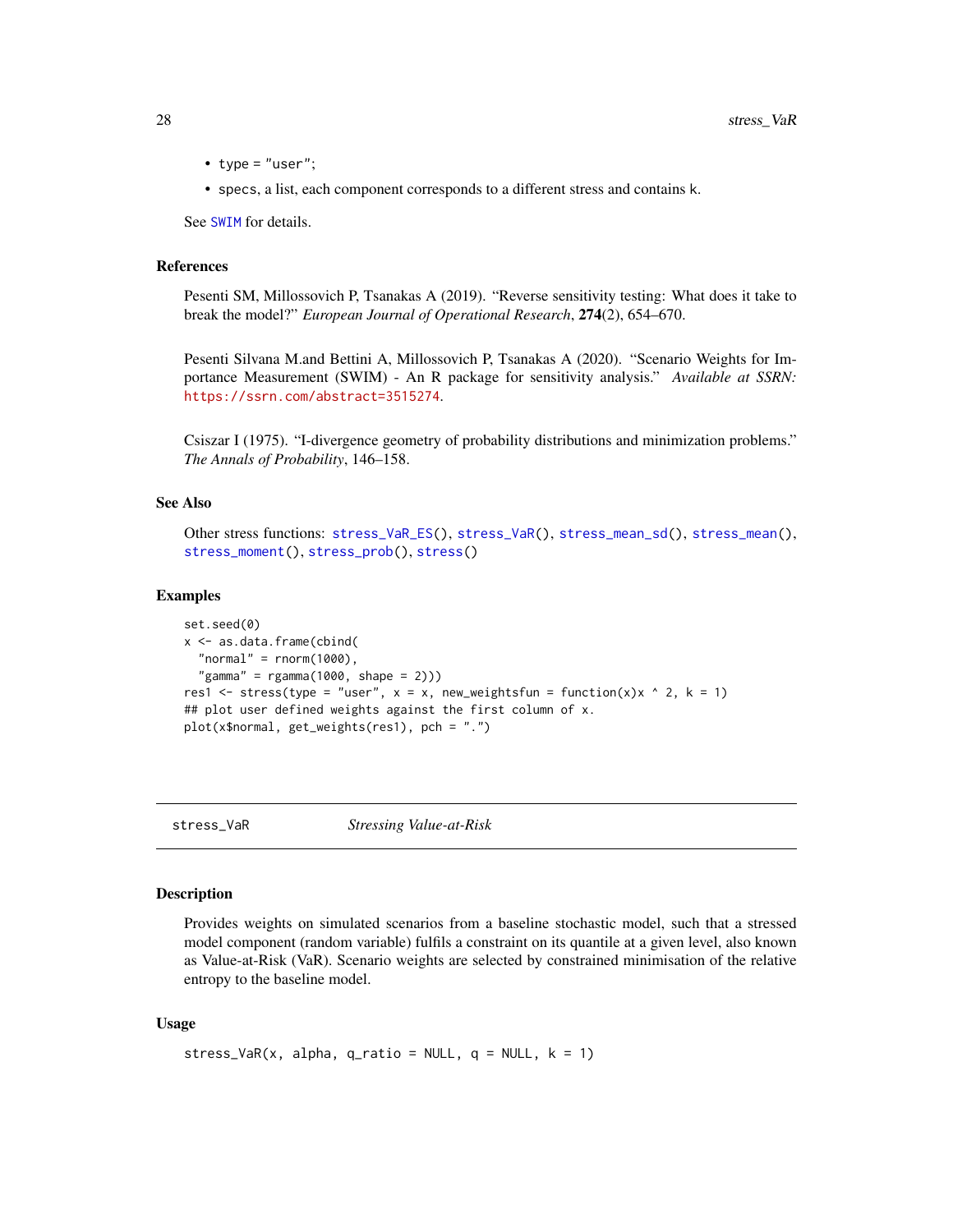# <span id="page-28-0"></span>stress\_VaR 29

#### Arguments

| $\mathsf{x}$ | A vector, matrix or data frame containing realisations of random variables.<br>Columns of x correspond to random variables; OR<br>A SWIM object, where x corresponds to the underlying data of the SWIM object. |
|--------------|-----------------------------------------------------------------------------------------------------------------------------------------------------------------------------------------------------------------|
| alpha        | Numeric vector, the levels of the stressed VaR.                                                                                                                                                                 |
| q_ratio      | Numeric vector, the ratio of the stressed VaR to the baseline VaR.<br>If alpha and q_ratio are vectors, they must have the same length.                                                                         |
| q            | Numeric vector, the stressed VaR at level alpha.<br>If alpha and q are vectors, they must have the same length.                                                                                                 |
| k            | Numeric, the column of $x$ that is stressed (default = 1).                                                                                                                                                      |

#### Details

The stressed VaR is the quantile of the chosen model component, subject to the calculated scenario weights. The VaR at level alpha of a random variable with distribution function F is defined as its left-quantile at alpha:

$$
VaR_{alpha} = F^{-1}(alpha).
$$

If one of alpha, q  $(q$ <sub>ratio</sub>) is a vector, the stressed VaR's of the kth column of x, at levels alpha, are equal to q.

The stressed VaR specified, either via q or q\_ratio, might not equal the attained empirical VaR of the model component. In this case, stress\_VaR will display a message and the specs contain the achieved VaR.

#### Value

A SWIM object containing:

- x, a data.frame containing the data;
- new\_weights, a list of functions, that applied to the kth column of x, generates the vectors of scenario weights. Each component corresponds to a different stress;
- type =  $"VaR"$ ;
- specs, a list, each component corresponds to a different stress and contains k, alpha and q.

See [SWIM](#page-33-1) for details.

#### Author(s)

Silvana M. Pesenti

#### References

Pesenti SM, Millossovich P, Tsanakas A (2019). "Reverse sensitivity testing: What does it take to break the model?" *European Journal of Operational Research*, 274(2), 654–670.

Pesenti Silvana M.and Bettini A, Millossovich P, Tsanakas A (2020). "Scenario Weights for Importance Measurement (SWIM) - An R package for sensitivity analysis." *Available at SSRN:*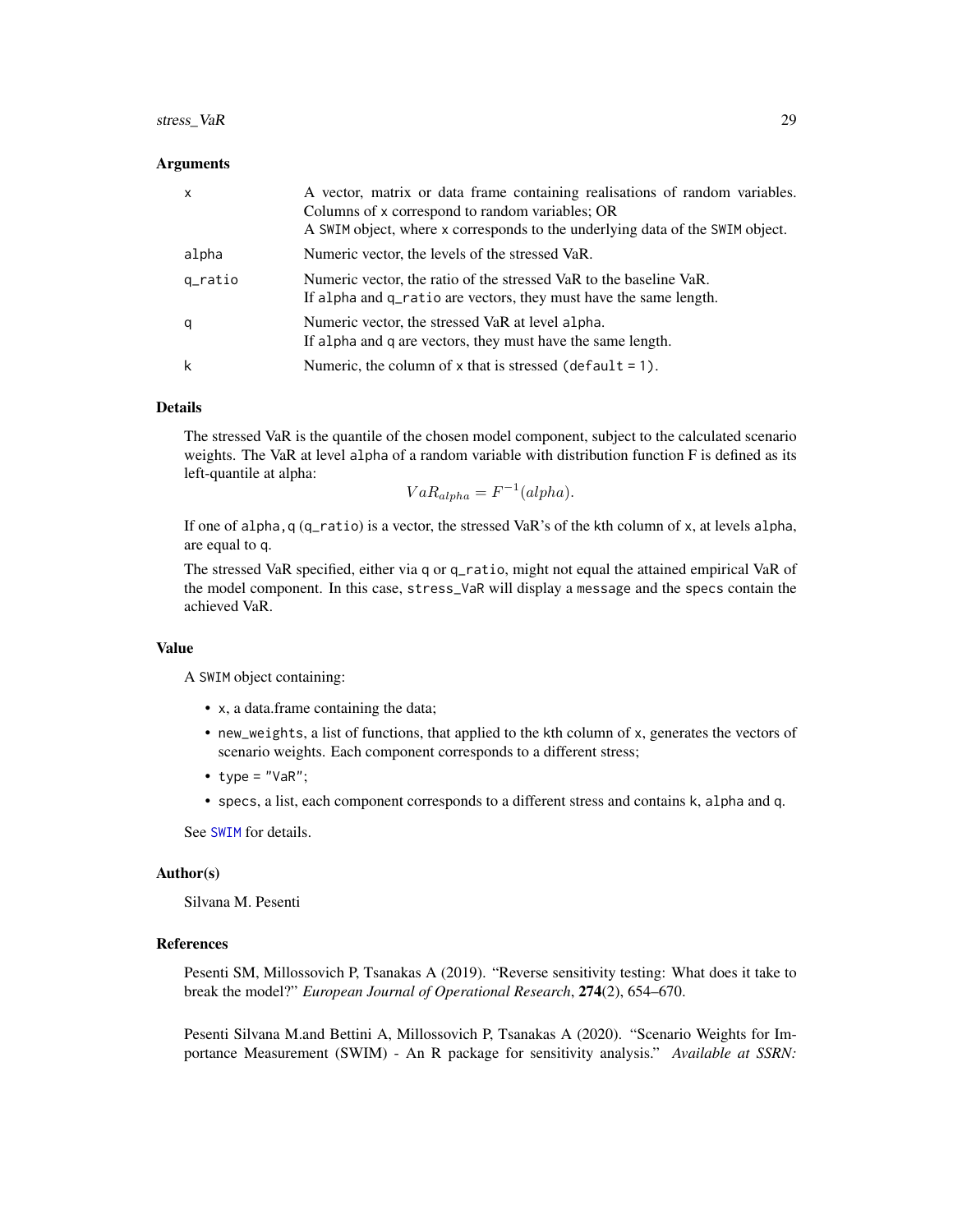```
https://ssrn.com/abstract=3515274.
```
Csiszar I (1975). "I-divergence geometry of probability distributions and minimization problems." *The Annals of Probability*, 146–158.

# See Also

```
Other stress functions: stress_VaR_ES(), stress_mean_sd(), stress_mean(), stress_moment(),
stress_prob(), stress_user(), stress()
```
# Examples

```
set.seed(0)
x <- as.data.frame(cbind(
  "normal" = rnorm(1000),
  "gamma" = rgamma(1000, shape = 2)))res1 <- stress(type = "VaR", x = x,
 alpha = 0.9, q_{ratio} = 1.05)## calling stress_VaR directly
## stressing "gamma"
res2 \le stress_VaR(x = x, alpha = 0.9,
 q_ratio = c(1.03, 1.05), k = 2)
get_specs(res2)
summary(res2)
```
<span id="page-29-1"></span>stress\_VaR\_ES *Stressing Value-at-Risk and Expected Shortfall*

#### Description

Provides weights on simulated scenarios from a baseline stochastic model, such that a stressed model component (random variable) fulfils a constraint on its Value-at-Risk (VaR) and Expected Shortfall (ES) risk measures, both evaluated at a given level. Scenario weights are selected by constrained minimisation of the relative entropy to the baseline model.

#### Usage

```
stress_VaR_ES(
  x,
  alpha,
  q_ratio = NULL,
  s_ratio = NULL,
 q = NULL,
  s = NULL,k = 1)
```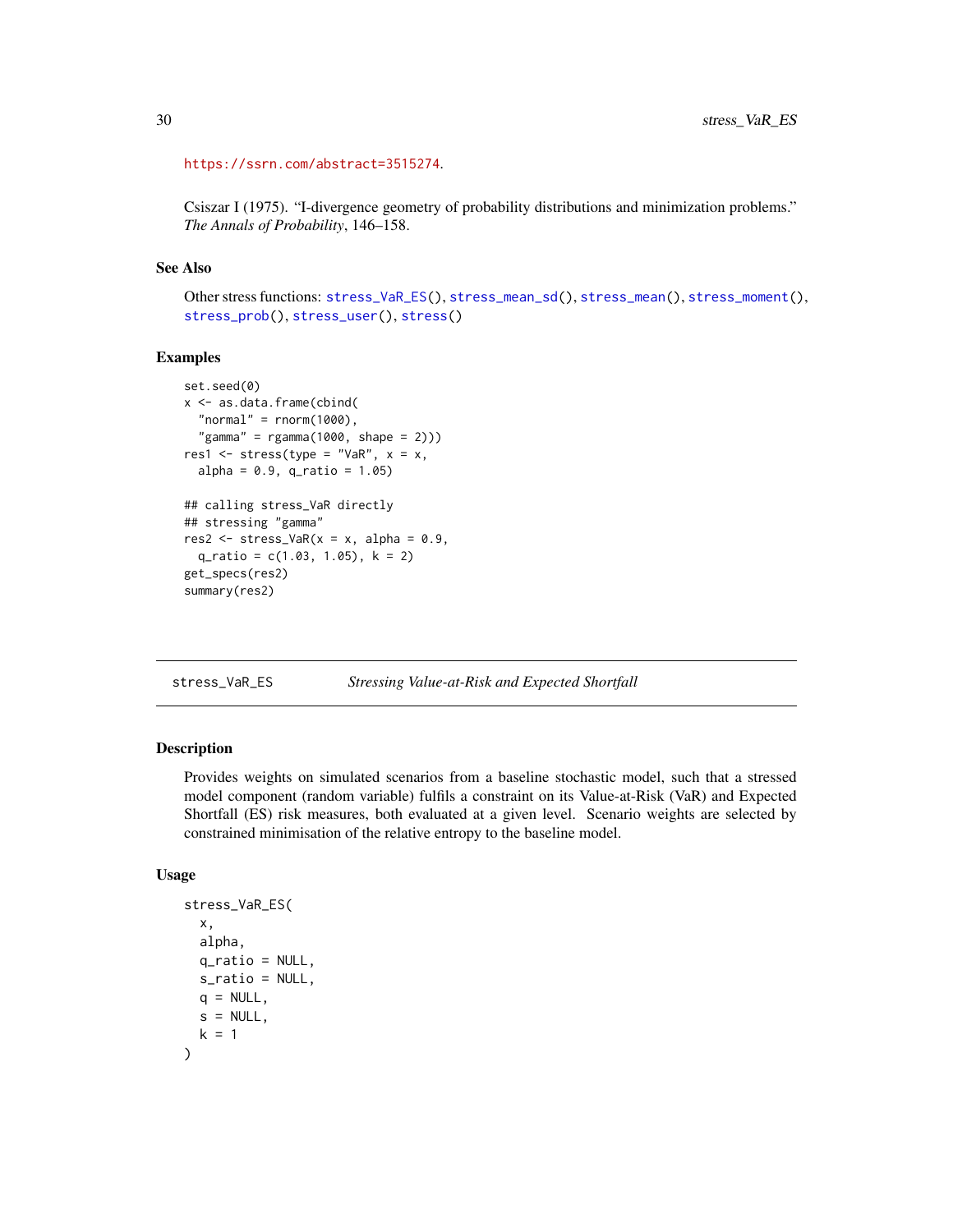#### <span id="page-30-0"></span>**Arguments**

| X       | A vector, matrix or data frame containing realisations of random variables.<br>Columns of x correspond to random variables; OR<br>A SWIM object, where x corresponds to the underlying data of the SWIM object. |
|---------|-----------------------------------------------------------------------------------------------------------------------------------------------------------------------------------------------------------------|
| alpha   | Numeric vector, the levels of the stressed VaR.                                                                                                                                                                 |
| q_ratio | Numeric vector, the ratio of the stressed VaR to the baseline VaR.<br>If alpha and q_ratio are vectors, they must have the same length.                                                                         |
| s ratio | Numeric, vector, the ratio of the stressed ES to the baseline ES.<br>If q (q_ratio) and s_ratio are vectors, they must have the same length.                                                                    |
| q       | Numeric vector, the stressed VaR at level alpha.<br>If alpha and q are vectors, they must have the same length.                                                                                                 |
| s       | Numeric, vector, the stressed ES at level alpha.<br>If q and s are vectors, they must have the same length.                                                                                                     |
| k       | Numeric, the column of $x$ that is stressed (default = 1).                                                                                                                                                      |

# Details

The VaR at level alpha of a random variable with distribution function F is defined as its leftquantile at alpha:

$$
VaR_{alpha} = F^{-1}(alpha).
$$

The ES at level alpha of a random variable with distribution function F is defined by:

$$
ES_{alpha} = 1/(1 - alpha) * \int_{alpha}^{1} VaR_u du.
$$

The stressed VaR and ES are the risk measures of the chosen model component, subject to the calculated scenario weights. If one of alpha,q,s (q\_ratio,s\_ratio) is a vector, the stressed VaR's and ES's of the kth column of x, at levels alpha, are equal to q and s, respectively.

The stressed VaR specified, either via q or q\_ratio, might not equal the attained empirical VaR of the model component. In this case, stress\_VaR will display a message and the specs contain the achieved VaR. Further, ES is then calculated on the bases of the achieved VaR.

#### Value

A SWIM object containing:

- x, a data.frame containing the data;
- new\_weights, a list of functions, that applied to the kth column of x, generates the vectors of scenario weights. Each component corresponds to a different stress;
- type =  $"$ VaR ES";
- specs, a list, each component corresponds to a different stress and contains k, alpha, q and s.

See [SWIM](#page-33-1) for details.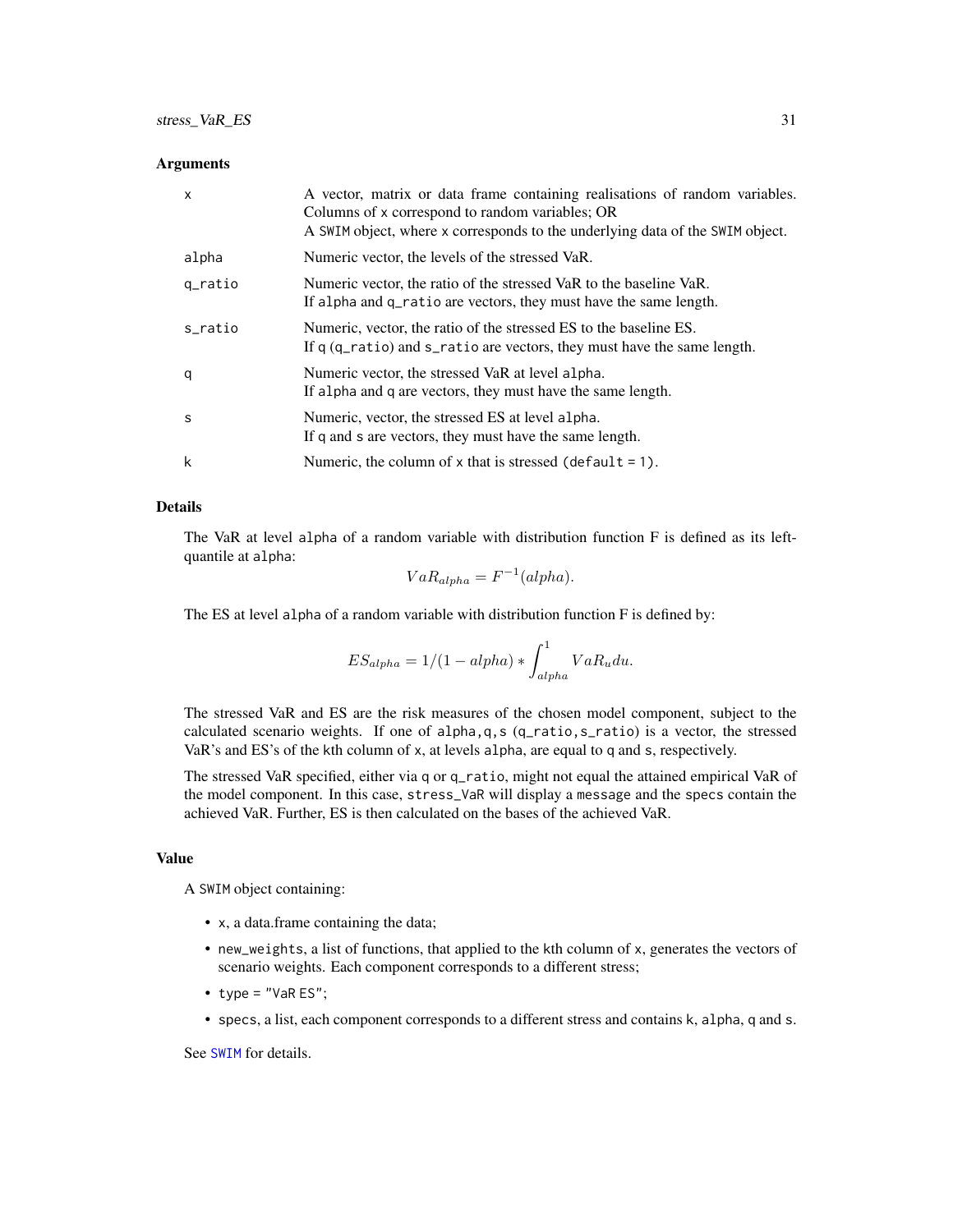#### <span id="page-31-0"></span>References

Pesenti SM, Millossovich P, Tsanakas A (2019). "Reverse sensitivity testing: What does it take to break the model?" *European Journal of Operational Research*, 274(2), 654–670.

Pesenti Silvana M.and Bettini A, Millossovich P, Tsanakas A (2020). "Scenario Weights for Importance Measurement (SWIM) - An R package for sensitivity analysis." *Available at SSRN:* <https://ssrn.com/abstract=3515274>.

Csiszar I (1975). "I-divergence geometry of probability distributions and minimization problems." *The Annals of Probability*, 146–158.

# See Also

Other stress functions: [stress\\_VaR\(](#page-27-1)), [stress\\_mean\\_sd\(](#page-20-1)), [stress\\_mean\(](#page-19-1)), [stress\\_moment\(](#page-22-1)), [stress\\_prob\(](#page-24-1)), [stress\\_user\(](#page-26-1)), [stress\(](#page-17-1))

## Examples

```
set.seed(0)
x <- as.data.frame(cbind(
  "normal" = rnorm(1000),
  "gamma" = rgamma(1000, shape = 2)))res1 <- stress(type = "VaR ES", x = x,
  alpha = c(0.9, 0.95), q_ratio = 1.05, s_ratio = 1.08)
## calling stress_VaR_ES directly
## stressing "gamma"
res2 <- stress_VaR_ES(x = x, alpha = 0.9,
  q<sub>ratio</sub> = 1.03, s<sub>ratio</sub> = c(1.05, 1.08), k = 2)
get_specs(res2)
summary(res2)
```
summary.SWIM *Summarising Stressed Models*

# Description

This function is a [methods](#page-0-0) for an object of class SWIM. Provides summary statistics of the stochastic model, stressed using the scenario weights.

#### Usage

```
## S3 method for class 'SWIM'
summary(object, \ldots, xCol = "all", wCol = "all", base = FALSE)
```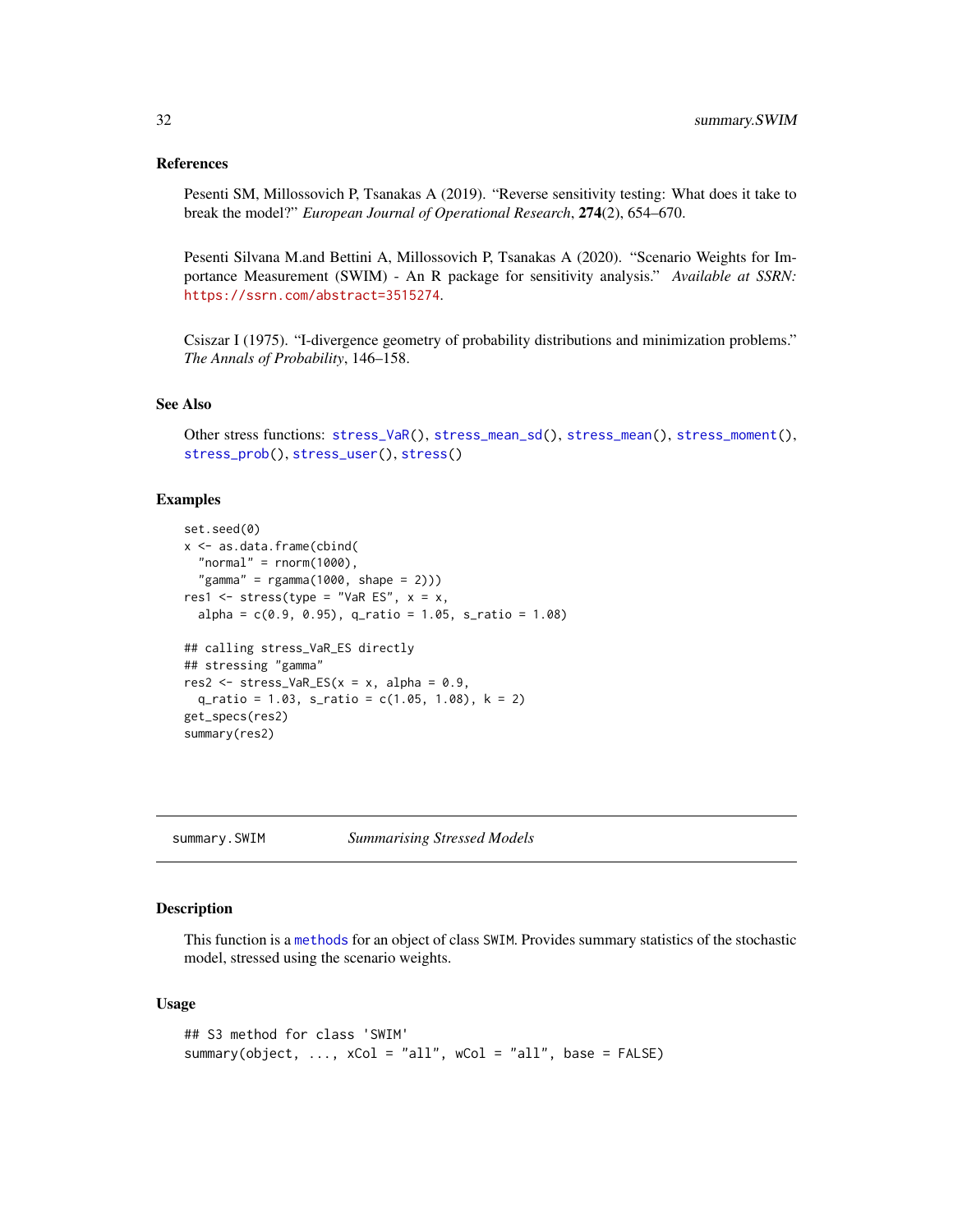# <span id="page-32-0"></span>summary.SWIM 33

# Arguments

| object | A SWIM object.                                                                                                        |
|--------|-----------------------------------------------------------------------------------------------------------------------|
| .      | Additional arguments will be ignored.                                                                                 |
| xCol   | Numeric or character vector, (names of) the columns of the underlying data of<br>the object (default $=$ "all").      |
| wCol   | Vector, the columns of the scenario weights of the object corresponding to<br>different stresses (default $=$ "all"). |
| base   | Logical, if TRUE, statistics under the baseline are also returned (default = "FALSE").                                |

#### Value

summary.SWIM returns a list with components corresponding to different stresses. Components contain a summary statistic of each column of the data of the SWIM object:

| mean        | The sample mean.               |
|-------------|--------------------------------|
| sd          | The sample standard deviation. |
| skewness    | The sample skewness.           |
| ex kurtosis | The sample excess kurtosis     |
| $1st$ Ou.   | The 25% quantile.              |
| Median      | The median, 50% quantile.      |
| 3rd Ou.     | The 75% quantile.              |

# Author(s)

Silvana M. Pesenti

# See Also

[summary](#page-0-0), [SWIM](#page-33-1)

#### Examples

```
## continuing example in stress_VaR
set.seed(0)
x <- as.data.frame(cbind(
  "normal" = rnorm(1000),
  "gamma" = rgamma(1000, shape = 2)))res1 <- stress(type = "VaR", x = x,
  alpha = 0.9, q-ratio = 1.05)
summary(res1, xCol = "normal", base = TRUE)
```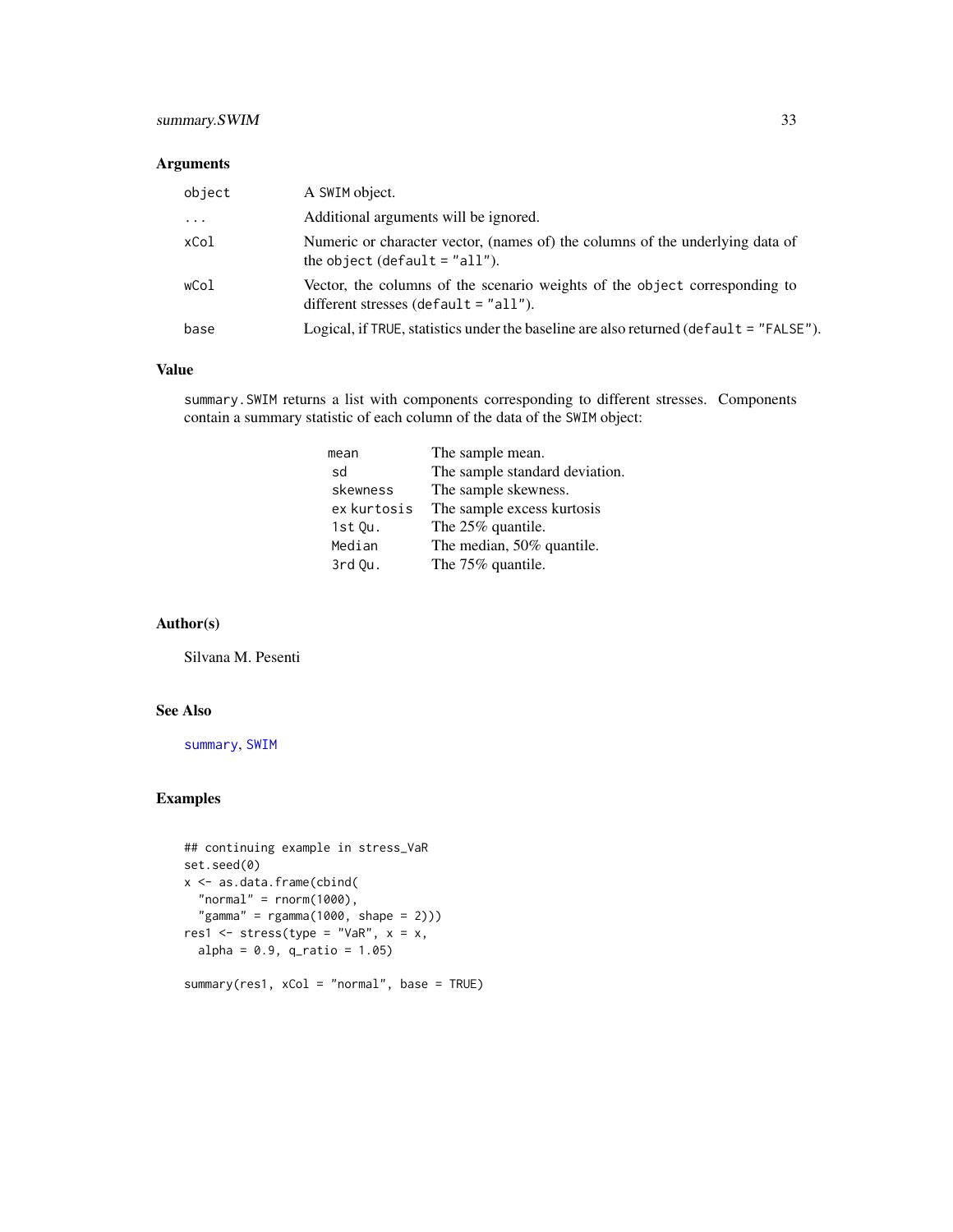#### <span id="page-33-1"></span><span id="page-33-0"></span>Description

The SWIM package provides weights on simulated scenarios from a stochastic model, such that a stressed model components (random variables) fulfil given probabilistic constraints (e.g. specified values for risk measures), under the new scenario weights. Scenario weights are selected by constrained minimisation of the relative entropy to the baseline model.

#### Details

The SWIM (Scenario Weights for Importance Measurement) package provides weights on simulated scenarios from a stochastic model, such that stressed random variables fulfil given probabilistic constraints (e.g. specified values for risk measures), under the new scenario weights. Scenario weights are selected by constrained minimisation of the relative entropy to the baseline model.

The SWIM package is based on the *reverse sensitivity framework* developed by (Pesenti et al. 2019). Consider the random vector  $X = (X1, \ldots, Xn)$ . Let P represent the probability measure under which all simulated scenarios have the same probability. Then, for a random variable Xi, the package solves:

 $minD(P|Q)$ 

s.t. constraints on the distribution of Xi under Q, where  $D(P | Q)$  is the Kullback-Leibler divergence (relative entropy) between P and Q. The solution is formed by the scenario weights representing the Radon-Nikodym derivative dQ / dP. The weighting generates a model for which the joint distribution of  $(X1, \ldots, Xn)$  is stressed.

Different elements of X can be understood as inputs or outputs of a model. For example, consider a model  $Y = g(Z)$  with input vector  $Z = (Z1, \ldots, Z(n-1))$ . One can then identify  $X1 = Y$  and  $X2 =$  $Z_1, \ldots, X_n = Z(n-1)$ . Subsequently, the user of the SWIM package can stress the model output or any of the inputs, measuring the resulting impact on the distributions of other variables.

#### Stresses

Scenario weights for the following stresses are provided:

| stress         | calls one of the functions below by using type                   |
|----------------|------------------------------------------------------------------|
| stress_VaR     | for stressing the VaR $(type = "VaR")$                           |
| stress_VaR_ES  | for stressing the VaR and ES jointly (type = $"$ VaR ES")        |
| stress_mean    | for stressing means (type = $"mean")$                            |
| stress_mean_sd | for stressing means and standard deviations (type $=$ "mean sd") |
| stress_moment  | for stressing moments (type = $"moment"$ )                       |
| stress_prob    | for stressing the probabilities of intervals $(type = "prob")$   |
| stress_user    | for user defined scenario weights (type = "user")                |

#### A SWIM object

An object of class SWIM contains a list of: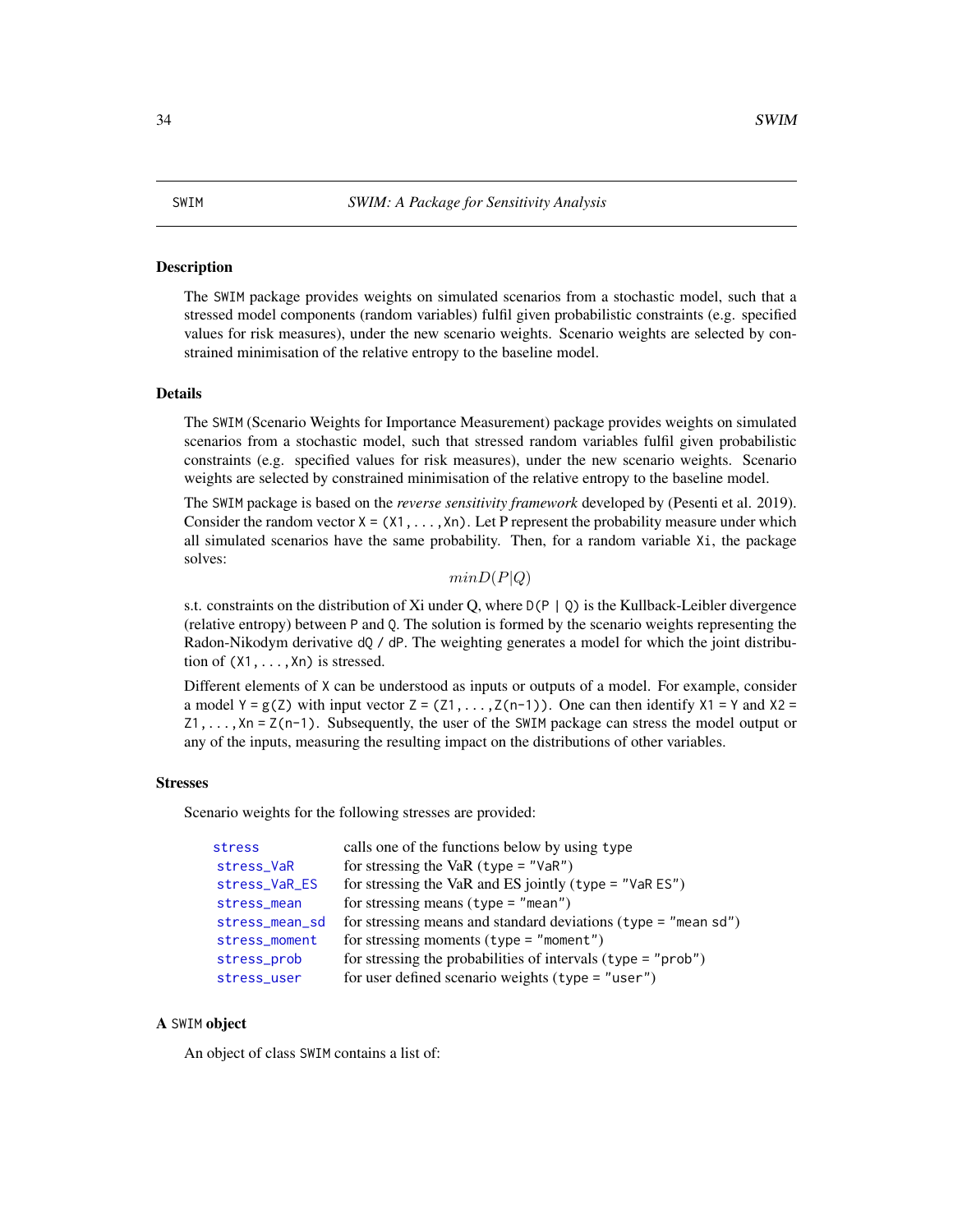- <span id="page-34-0"></span>• x, a data.frame containing realisations of a random vector;
- new\_weights, a list, each component corresponds to a different stress and is either a vector of scenario weights or a function, that applied to the kth column of x, generates the vectors of scenario weights;
- type: a list, each component corresponds to a different stress and specifies the type of the stress;
- specs, a list, each component corresponds to a different stress and contains a list with the specifications of what has been stressed. Specifications depend on the type of stress:
	- type = "VaR": k, the column of x on which the stress is applied to; alpha, the level of the stressed VaR; q, the stressed VaR at level alpha.
	- type = "VaR ES": k, the column of x on which the stress is applied to; alpha, the level of the stressed VaR and ES; q, the stressed VaR at level alpha.
	- $-$  type = "mean": k, the columns of x on which the stress is applied to; new means, the stressed means.
	- $-$  type = "mean sd": k, the columns of x on which the stress is applied to; new\_means, the stressed means; new\_sd, the stressed standard deviations. s, the stressed ES at level alpha.
	- type = "moment": f, the list of functions, that, applied to x, constitute the moment constraints; k, the columns of x on which each function in f operates on; m, the stressed moments of  $f(x)$ .
	- $-$  type = "prob": k, the column of x on which the stress is applied to; lower, the left endpoints of the intervals; upper, the right endpoints of the intervals; prob, stressed probabilities corresponding to the intervals defined through lower and upper.
	- type = "user": k, the column of x on which the stress is applied to.

#### References

Pesenti SM, Millossovich P, Tsanakas A (2019). "Reverse sensitivity testing: What does it take to break the model?" *European Journal of Operational Research*, 274(2), 654–670.

Pesenti Silvana M.and Bettini A, Millossovich P, Tsanakas A (2020). "Scenario Weights for Importance Measurement (SWIM) - An R package for sensitivity analysis." *Available at SSRN:* <https://ssrn.com/abstract=3515274>.

Csiszar I (1975). "I-divergence geometry of probability distributions and minimization problems." *The Annals of Probability*, 146–158.

#### See Also

See [get\\_data](#page-5-2) for extracting the data, x; [get\\_weights](#page-5-1) for extracting the scenario weights, new\_weights; [get\\_weightsfun](#page-5-1) for extracting the functions generating the scenario weights; and [get\\_specs](#page-5-1) for extracting the specifications of the stress on an object of class SWIM.